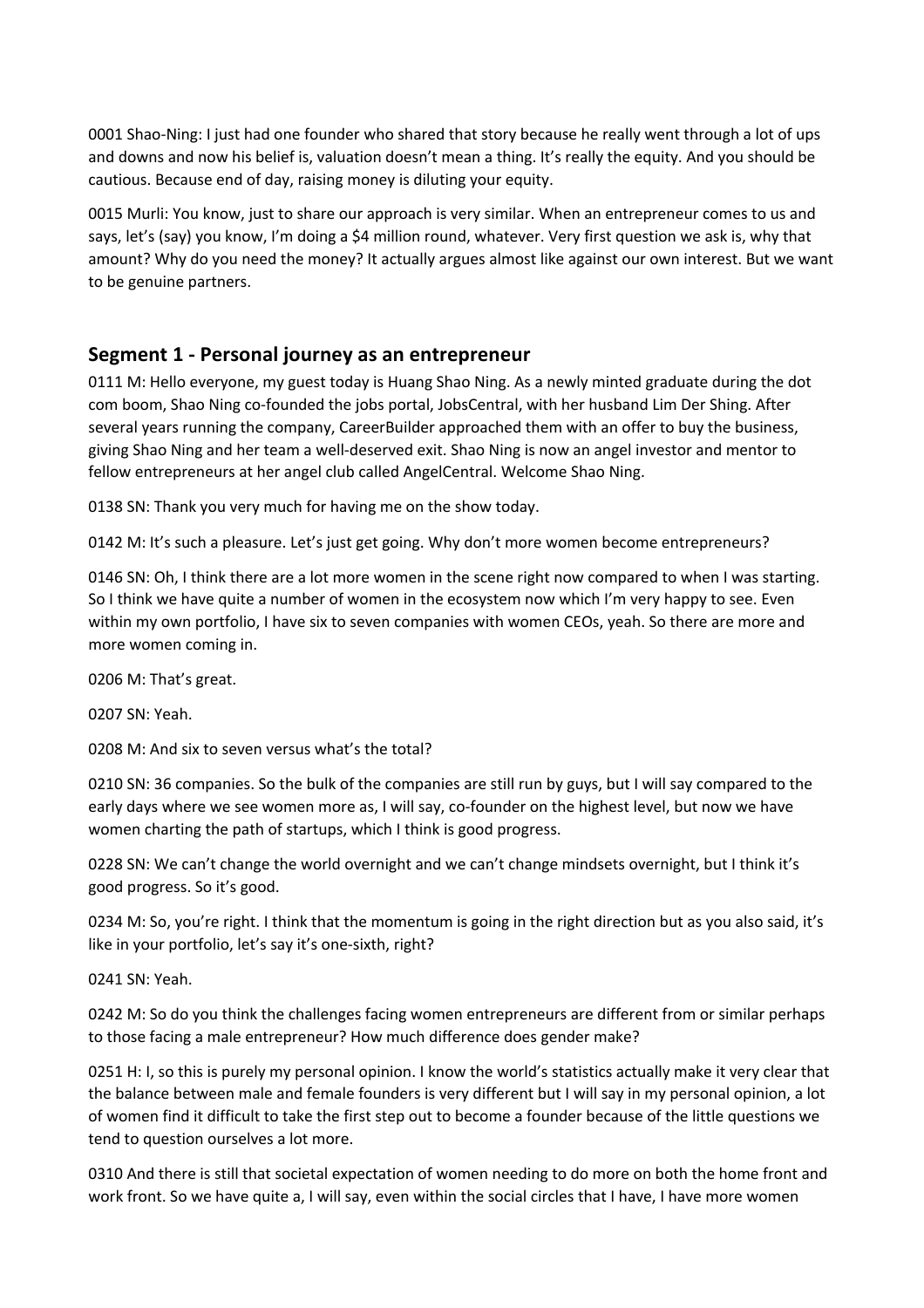asking is this really a right career path for me, because what does it mean for my family plans, right? So for women it's a very real thing. I mean our biological clock is ticking all the time.

0337 SN: But I will say it's still a question at the back of most women's mind you know, home front, career front, and within career itself, I mean entrepreneurship is one aspect of career but it's actually more a lifestyle choice than just a pure career choice because I mean for certain jobs after 9 to 5, you can switch off. 0407 But being a founder you can't switch off. So that requirement, that I think burden may be a very negative word but that weight is very real. In fact, I applaud the women for having such a strong consideration before they really step into a scene. It's being responsible, right, yeah.

0415 SN: Because after you become a founder, after the first year, you are not just a founder, you're a business owner. You're responsible for your product, you're responsible for your employees, you're responsible to your shareholders and your customers of course. So it's a necessary consideration.

0430 M: Do you think the fact that women are more introspective about this actually helps even male founders or male employees to be introspective themselves?

0440 SN: I don't know whether it helps them to be more introspective but I will say that right now, because I work with early stage founders, so I usually will tell them my first session with them, especially I know that they are just newly formed group, I will give them the pet sounding speech.

0456 Have you done the conversation with yourself? Have you done a conversation with your life partner? Have you done a conversation between the two of you or the three of you, the co-founders in thinking through? I think more and more of them would actually tell me yes, they have done that sharing, very open sharing to know, you know, how many years I'm ready to commit to this? How much financials I am actually prepared for to put into this and if let's say I have a family, and how do I prepare for the family's needs. So more and more of them actually do this compared to I will say when I started mentoring, maybe '08, '09 at that time, it was like oh, I never thought of it. So it's changing and I think it's becoming more apparent that it's a huge commitment. More and more people are thinking of this as a career option. And because of that more thoughts are being put in. More...

0548 M: It's more depth, you will say.

0549 SN: It's a lot more depth and I will say the profile of people coming into this space is no longer just the fresh grads. In fact, when I became a founder, I was told by a friend that, are you committing career suicide? You know, entrepreneurship is no longer the option for people who have no options, it's more for people who want to make a difference, they want to change the world on their own terms and they believe that they can do it.

0614 M: In fact, this point about career suicide is very interesting because in our previous episode with Teik Guan, I actually asked him about something like this, you know. Maybe 20, 30 years ago, if you are finishing school, your parents would assume that you're going to work for the government, maybe that transition to-

0629 SN: Yeah, the iron rice bowl right?

0630 M: Exactly. And then the iron rice bowl became maybe, fine, you can go work for this company called, I don't know General Electric or something because, fine, they are not the government but they are safe, quote unquote.

0639 SN: Yeah.

0641 M: So anyway, I completely agree with you, it's changed.

0642 SN: Yes.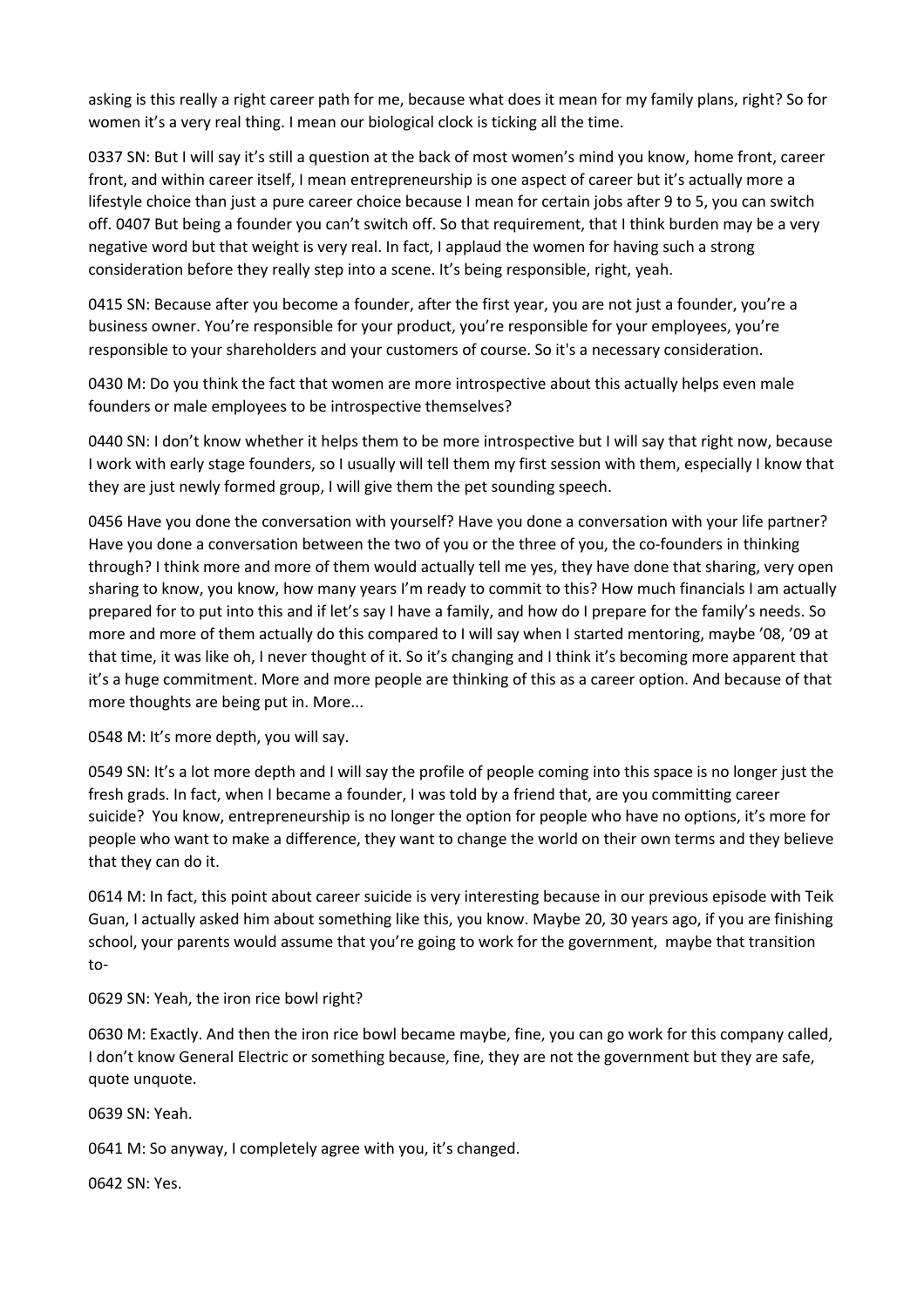0645 M: But let me come to something else. Along the same lines of what we were talking about earlier. It's not always easy to work alongside family members.

0651 SN: Especially when I actually had my sister-in-law and my husband in the picture.

0655 M: See, I don't know about the sister-in-law.

### 0657 H: Yes.

0658 M: We've got, you know, we've got 5 portfolio companies today, we'll soon have 6 and 7<sup>th</sup>. Two of the five actually have family members working alongside, so obviously it's not easy.

0707 M: There's also potentially some advantages because you know each other intimately, right. How did you and Der Shing and your sister-in-law make it work?

0715 SN: So I will say with my sister-in-law at the start there was really a lot of conflict of styles but after a while we learned to respect each other and we learned to work with each other. But with Der Shing it's really tricky because it's 24/7, right. With my sister-in-law at least I have a go home period, right, I will knock off after a while. So with Der Shing, I remember the first rule that we had was, we cannot talk about work after we get home. That didn't help. That at dinnertime we just continued with the conversation. Dinner could be at home, could be at the hawker centres, could be anywhere but you just continued the conversations. And then after that we realised that rule wasn't working. We were flouting the rules nonstop and then we said, maximum three topics, right. It didn't work. But after a while we just got used to it. I will say the hardest part is actually on decision making.

#### 0803 M: Yup.

0803 SN: Because sometimes I have my point of view, he had his point of view and there are times that let's say we got so used to each other that we will talk about serious topics when we are driving to work or we're driving home. But the thing is, I could have something else in mind or he could have something on his mind and then we realise, oh this topic is very important to me but I just want to talk it out and then it was driving time. And then we got to the office, finally we can focus on it. The direction of the conversation could have totally changed. And then I'll be like, we just said we're going to do this. Why did it change suddenly? Oh, I just thought of this and that. So it became, we need to have, we realise that we need to have proper setup for any key discussions that we need to have and we can't treat each other as if oh, because I want to talk about it now and you have to follow my timing.

0850 So we had to come up with the rhythm. So while we learned to have a business rhythm at work, we learned to have a business rhythm between the two of us and I also learned to have rhythm with myself. So I would actually block off my own schedule that I don't allow people to touch me so that I can do what I need to do. Because being a startup, especially our cockroach startup, right, so we have four co-founders, Der Shing, myself, Michelle and Eric. Michelle and Eric were more operational and tech marketing side but Der Shing and I, we carry product, finance and corporate development as well as business development. So we will actually carry the same hat but upon different fronts. So we will have different things at any one time and we have different teams working with us. So it's, there were times like where I had to tell them today is the finance day. Don't talk to me about HR.

### 0939 M: Biz dev, yeah.

0940 SN: Because I got to a...so when I was much younger, maybe in my mid-twenties, I could respond very fast. I can have a split-second response. But I realised once I got to mid-thirties, I just couldn't respond if I'm in the finance frame and you want to talk about product. I will hear the stalling of my brain cells, I had to set Monday to be finance day, Tuesday to be product day and things like that. So you had to find that way to work with yourself and work with your partners.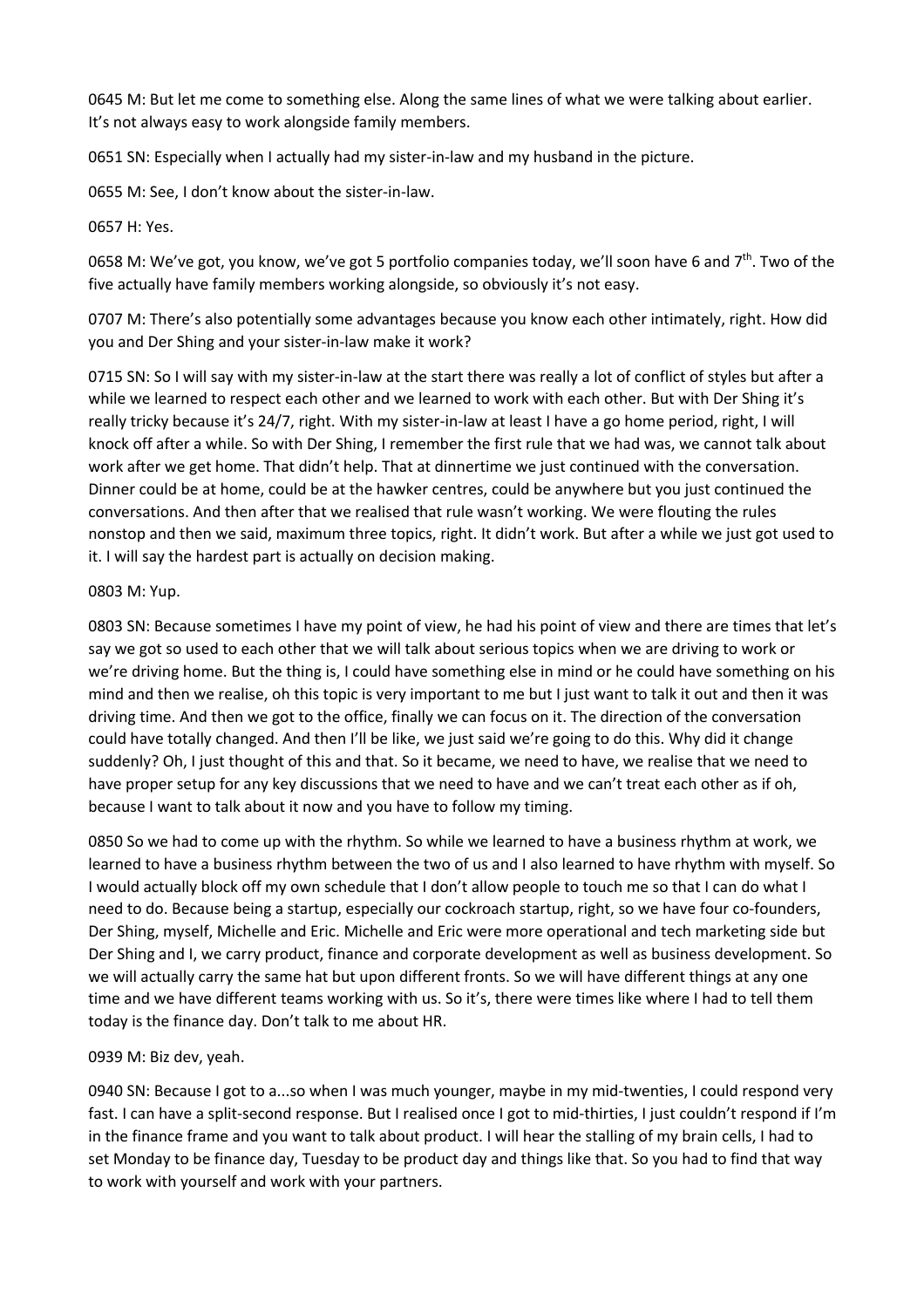M: Right.

 SN: And but the key is really not to take each other for granted. So he does it to me too, and after a while, I have to use this Chinese phrase on ourselves to remind ourselves that we are not the worms in each other's butt, in the stomach because it's like.

M: Tell us the Chinese phrase as well.

 SN: 我不是你肚子里的蛔虫。 Literally I'm not the worm in your stomach, so that I can't understand what you are thinking, I don't know what you are concerned about, right. So we had to be very explicit about what we want to talk about and we have to really learn to make it very clear and very direct.

1043 M: So all this stuff you've said actually right now, obviously it's super useful and super helpful for any.

H: But it's after 20 years of. So this year is our 20 years anniversary actually.

M: Right. Congratulations.

 SN: So we learn that and we have a very clear understanding between the two of us. No matter where things go, which direction you go, we will never mention the D word.

M: Right.

 SN: So that's the baseline and because of that, we know that we must always work things out. And between the two of us, we have four kids.

M: Right.

 SN: So all the more we need to be responsible with our relationship and relationships take time to work, right.

M: Yup.

SN: And the kids didn't come after we sold the business. The kids came along the way.

 In fact, when the kids were very small, I think that was in the, my oldest boy is 18, right, so when we sold the business, the kids were… we had to hide it from the kids because the kids were very emotionally attached to the business.

M: Really?

SN: Yeah.

M: Ok.

 SN: Because they hear about the business all the time at the dinner table and they know that when papa, mimi and mummy talking about business, everybody, grandparents get quiet, the kids get quiet, it's business discussing time even though it's dinner table. But they got to know the business very well, yeah. But from their perspective. So they understand that it's what we do to keep the family going and so sometimes family times are sacrificed a lot.

M: You know, you mentioned having four children, right. So I think of you as superwoman.

SN: No.

M: Ok, in fact, you know, I look at your–

SN: I didn't plan.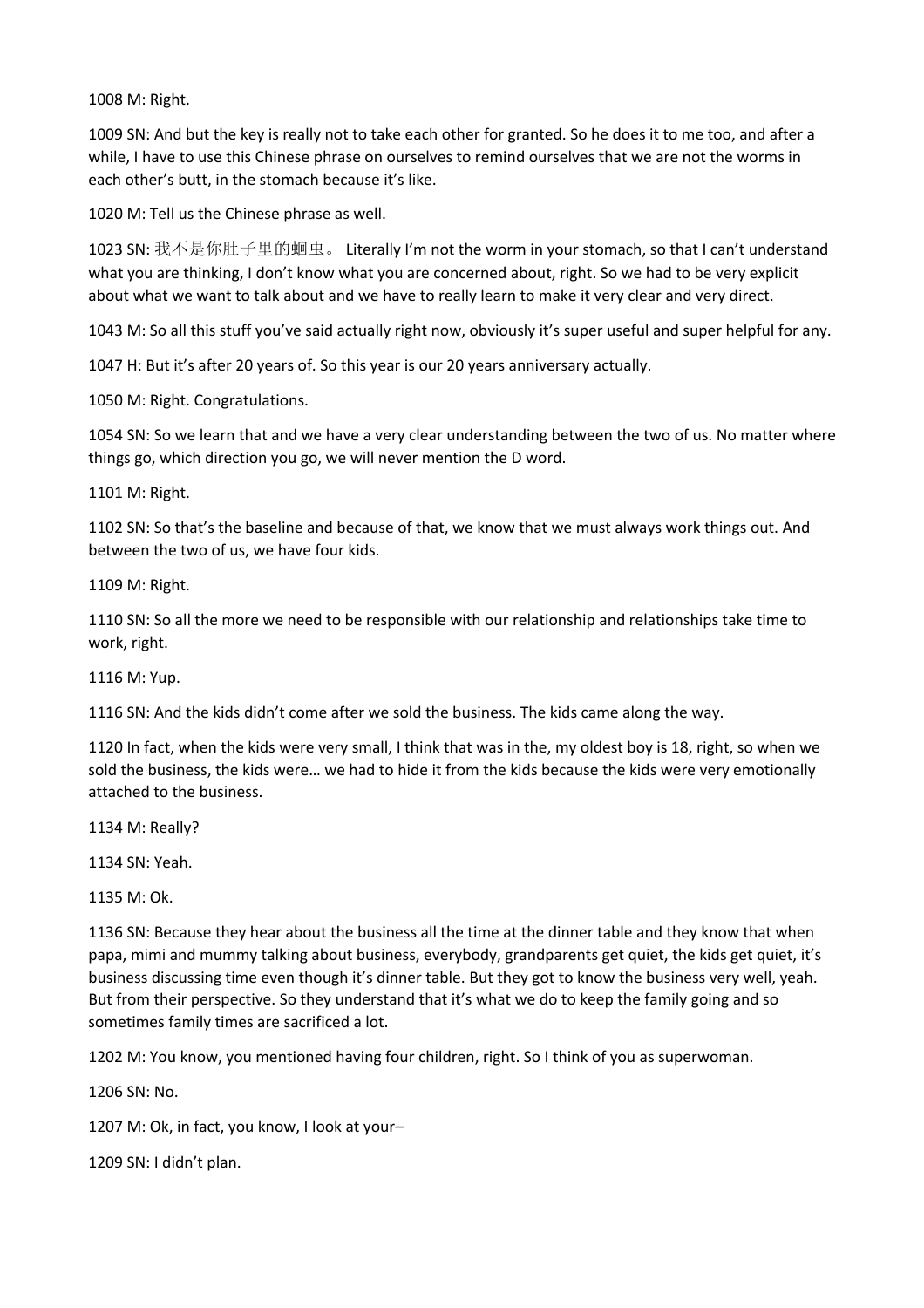1212 M: Well, we don't need to get into that now, that's for a different show. But I look at your official bio on AngelCentral and you've said there, "She is a peer mentor to many women but most importantly, she's a wife and mum to four boys." I can imagine potentially you can have a different personality in different spheres of your life, right. In work, you might be very hard driven and so on whereas in a different context you might be very patient. But it sounds like that side wasn't apparent to you.

1239 SN: When we were younger, I think it was to prove a point too, right, when we started this. Because Der Shing was a SembCorp scholar and when he decided to take this path, we needed financial support from his family to go this path. And for me, we were just talking about this with my kids because they are in their teenage time, we need to talk about career choices. And for me it was clear that I would chart my own career, I will be in the business field. But I always thought that I will be working with my dad. So my dad has his own business and he had that expectation that, me and my brother, one of us, both of us will help but then in different spheres, but unfortunately his business didn't work out, it failed. But in that process, I learned a lot of how he ran the business, I will say it's a negative study that I took a lot of examples of how I would not run the business.

1334 And for Der Shing, it was more of he wanted that control of his life. He's very particular about you know, my 24 hours a day. The 24 hours should be under my control. So it was that for him. But for me it was, I am very clear that I will chart my own path, but at the same time, I.... So I actually worked with IBM for about 10 months as my first job and I realised yes, I could not control my weekends, unfortunately being a fresh grad. What I really didn't like was that I came up with some recommendations that got certain things improved, but they remained a recommendation on my CFO's table.

1413 M: Yup, no ownership.

1413 SN: And I didn't like that fact that they said, they tell you, good job, but that's it. Right.

1418 I didn't like that kind of feeling. And I guess it's also the arrogance of youth at that period of time, you feel that you're on top of the world. If the idea is good, why aren't you implementing it, right? That kind of thing.

1431 So I felt like I wanted to control that a lot better. I want to be recognised more for the work that I have done. I don't want to be recognised as the person but I want to be seen as the person who is able to do the job and I realise in a big organisation, it's, so I used to call it like, I'm like this little ant sitting behind a huge dinosaur, behind a huge dinosaur's butt and I'm trying to push against it. People will say that yes, you're very brave, you're very daring, you're doing a good job but nothing is moving. It is just too much, too many layers of things.

1458 And then the opportunity came for us to do JobsCentral or JobsFactory then, and we just decided to give it a try, yeah. But at that time, we thought that it's a good idea because we could, Monster's working out very well in the US and there were no similar services in this part of the world. 1825 And we just didn't know that everyone was planning at the same time, so by the time we launched, there were like 25 job portals in the market.

1525 M: How do you think the other ones sort of faded away and you are one of the few remaining?

1529 SN: Ok, I won't, I will say the two key players which were launched around the same time, they persisted and they had enough fundings behind them to push it on. A lot of the others I think they were related to agencies, recruitment work and the traditional model that was trying to, and I think some of the mindsets didn't work. The transition didn't happen well enough. For us, what we did was when we realised we couldn't fight the frontrunners in terms of marketing budget, because the job portal is a two-sided network. You need to spend quite a fair bit of resources to bring in the databases. And we didn't have that kind of money, right. And then it was right after Nasdaq crashed. So we couldn't raise any money. In fact,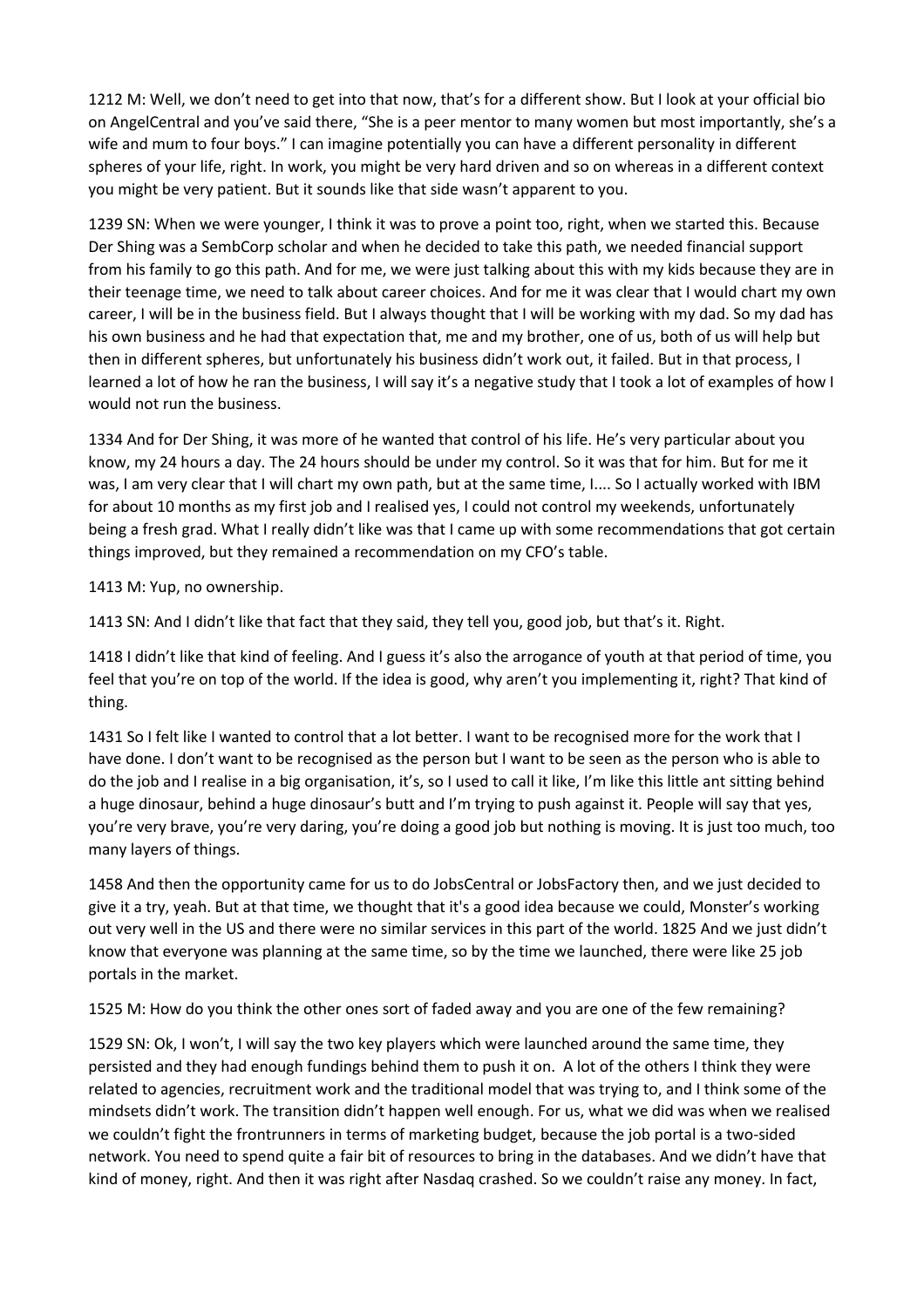we went for two VC meetings and they were like why would I fund you? You are fresh grads, you have no track record. So that was it.

1617 But then it so happened that I had received this postcard from my school in the US and that was running an online campus fair for the alumni. And I realised I'm back in Singapore and my school was in Ann Arbor. And they could do this for global alumni. So why don't we try that? We have already built the system, we can just tweak it a little bit. The thinking has been done, it's just the positioning needs to change. So we started knocking on the university's door and mind you, that was a period of time where career service is not even a service in the schools. It's always student affairs services or it's attachment or industrial attachment programmes. So we knocked on, so NTU responded to us and NTU's, the director incharge, Mr Ng Boon Huang and Mrs Chong at that time, they wanted to give us a try and we were quite amazed that they actually believe in us. So thank God they did and that was our big break. So we went for PMET level, we went underground to the first job and to be a dedicated service to the campus for the next three years. That's how we survived. Otherwise we would have, yeah, died.

1722 M: That's just great, because I mean, it tells me how much you know, luck matters but also persistence matters?

1728 SN: Yes.

1729 M: And the fact that you're willing to like, you know, ok, we've built so on and so forth, such and such purpose, but repurposing it because you know, why not, kind of an approach, which is great.

## 1738 H: So it's serendipity right?

1739 M: Yes.

1740 SN: And when I got a postcard, if I'm not wrong, actually the US model was, they provide the software and the platform to the school and the school had to bring in both alumni, students, jobseekers, as well as bring in the employers. But we tweaked the model a little bit and we didn't charge the school. So we took a gamble on that but we negotiated with the school to say that we will be your service provider, we'll bring both the platform, we'll bring in the employers, but we get to keep the sales to fund the operations.

## 1808 M: Commission.

1810 SN: And the school sees that it's a free service for them, but they just have to bring in the students. In fact, the first year when we did it, there was quite a bit of hoohah in the press, which you don't see nowadays for new launches, right, but it was quite a feat. And we were very very, honestly, we were very grateful for Mr Ng and Mrs Chong for giving us that recognition and the gamble.

1831 M: Once this episode goes out, you should tell them to listen to this and say, see, I thank you, you know, publicly.

### 1838 SN: Yeah.

1840 M: So different question entirely, which is, JobsCentral didn't raise any money from investors. And you said you tried to pitch to people, and I guess it wasn't available to you. But looking back now, if you had the choice, would you have preferred to take money?

1854 SN: If I were in the same shoes as back then 20 years ago, I would want, but knowing what I know now, I wouldn't want. Because I will say that back then, of course with the money, things would be, I mean won't be as stressed right, because we were very good at selling before building. So it was something that was necessary. I hope my clients are not hearing this or they have forgotten about it. But if we have taken the money back then, I think it would be a lot easier to breathe, we will be able to hire more and maybe hire better people and more people. But in hindsight, if you recall, I think we're in the same age group, 2002, 2003 was SARS.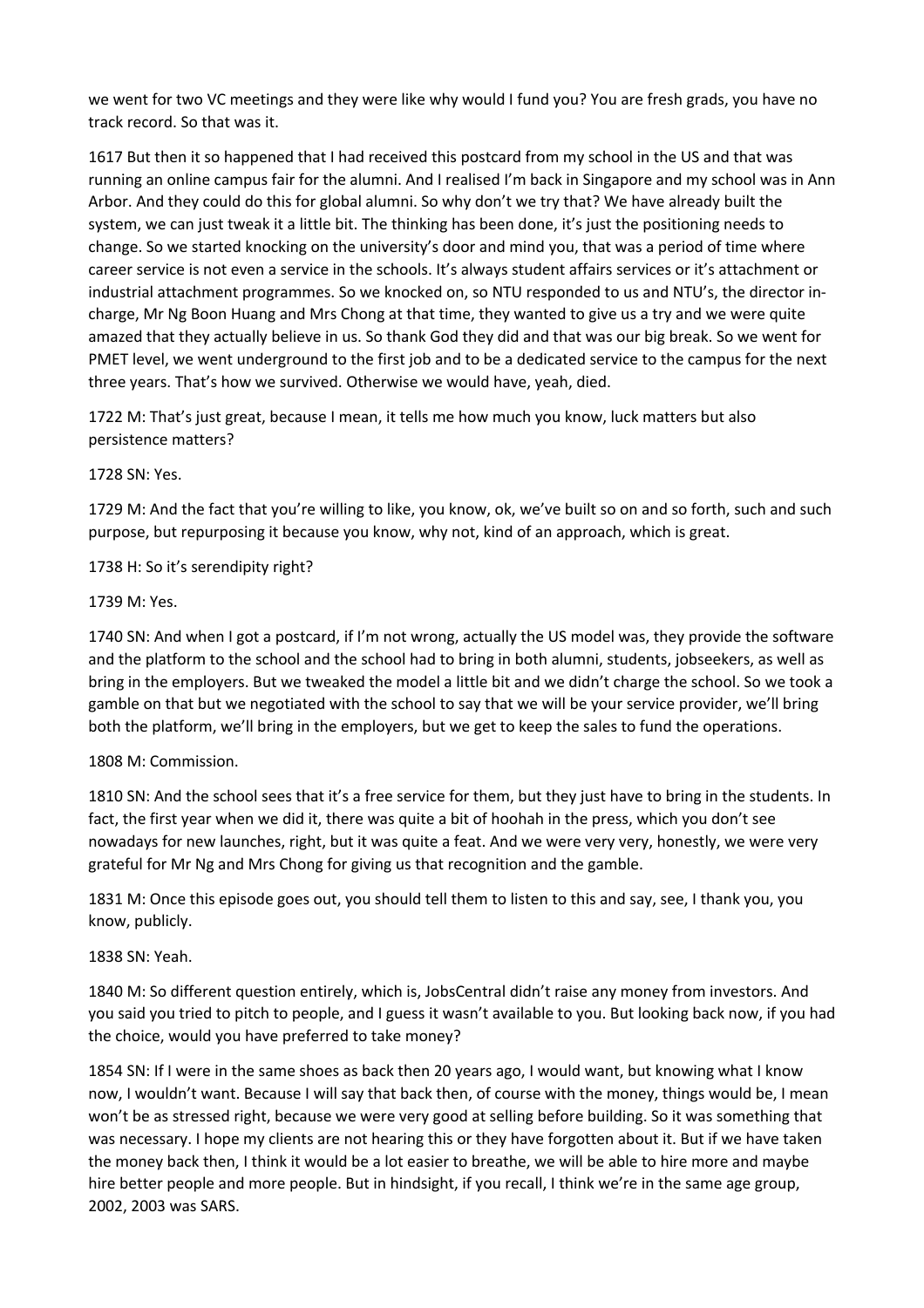### 1938 M: Yup.

1939 SN: And then 2007, 2008 you have the GFC, the great financial crisis. So because we launched with no financing, and then within two years, we were hit by SARS and we really had to tighten our belts, even though our cash flow was very healthy. It taught us how to manage cash flow. We, it taught us how to optimise every dollar that we have. And it taught us to be very cautious in the way we spend. But it did make us overcautious. So when we expanded to Malaysia finally in 2008, it was with a very healthy net margin, because we didn't dare to spend, right. And so that was probably not a not as daring as what. So our growth was handicapped in that sense because of the way we treated money. But I guess it made my sleep routine a lot easier. I don't lose that much sleep at night, worry so much. Yeah, so if it was me back then, I would want to take the money, I would want the investment. But knowing what I know now, of the habits that we formed like how we solved the cash flow problem and we didn't take up any loans as well. We shouldn't have taken the money.

2049 M: Can you picture an entrepreneur that you know personally who you feel the company's heading towards failure, ok. And maybe you've invested in them, maybe you haven't, I don't really mind, but you know them quite well, right. So if you have one in mind, just keep it in mind, don't tell me the name, you don't need to tell me. I'm going to offer you an opportunity, right. So this podcast is a nice way to advise them or ask helpful questions without them feeling personally attacked, right. So what would you like to say to them at this point?

2119 SN: I actually don't have a particular person in mind but I will say in general observation is the founders who are doing well versus those we can see outright went south, is their approach to reflections, the way they reflect on the learning. This one actually Der Shing put it very well. Every 12 months when you look at the founder or you check back with them again, whether you feel it's a different person or is it still the same person. So those who reflect and learn, and especially if they do not mind sharing their learning. So what I realise in the very, that's very interesting within our tech ecosystem is people are very open to share. Versus my classmates from the banking sector or when they listen to the way we talk about it, one of my friends actually remarked that, why are you telling people so much? Aren't you worried about people learning and being better? I'm like, so that's good, right? Because then my experience doesn't just benefit me. But it seems like in certain sectors, it's not a, it's not...

### 2216 M: It's not the norm.

2217 SN: Yes, it's not the practice. So I think that group when they're willing to share, when they're willing to really talk it through and then they picked up on what they have failed, versus, so I have one founder in mind. This founder when things were going south, it was everybody else's fault. You didn't do this for me. I asked for this, you didn't help me with this and stuff like that. And you know, my investors, they said they will open this door for me and the door didn't happen, they didn't help me call the person again. It's that stark difference, right. I mean only time could tell, it's hindsight reflection. So at the point of investment, you can't really see that that clearly but now we make it a point that once I wear the investor hat, I'm trying to gauge whether this is a person that can listen, debate it through and then they filter through and decide whether it's a feedback that I would execute, or is it something that I will just generally just disregard.

2314 M: So you're talking about learning mindsets versus I guess, a closed mindset. How do you then separate that between, let's say on the one side learning and versus closed, on the other side, saying look, I'm persistent. I believe in the idea, I'm just going to keep going. I don't believe you if you say, no, it's not possible.

2330 H: I will say it's more of, now because we see so many founders and in fact, we have so many conversations every week, right. It's more of how they respond to that question and how they respond to the feedback.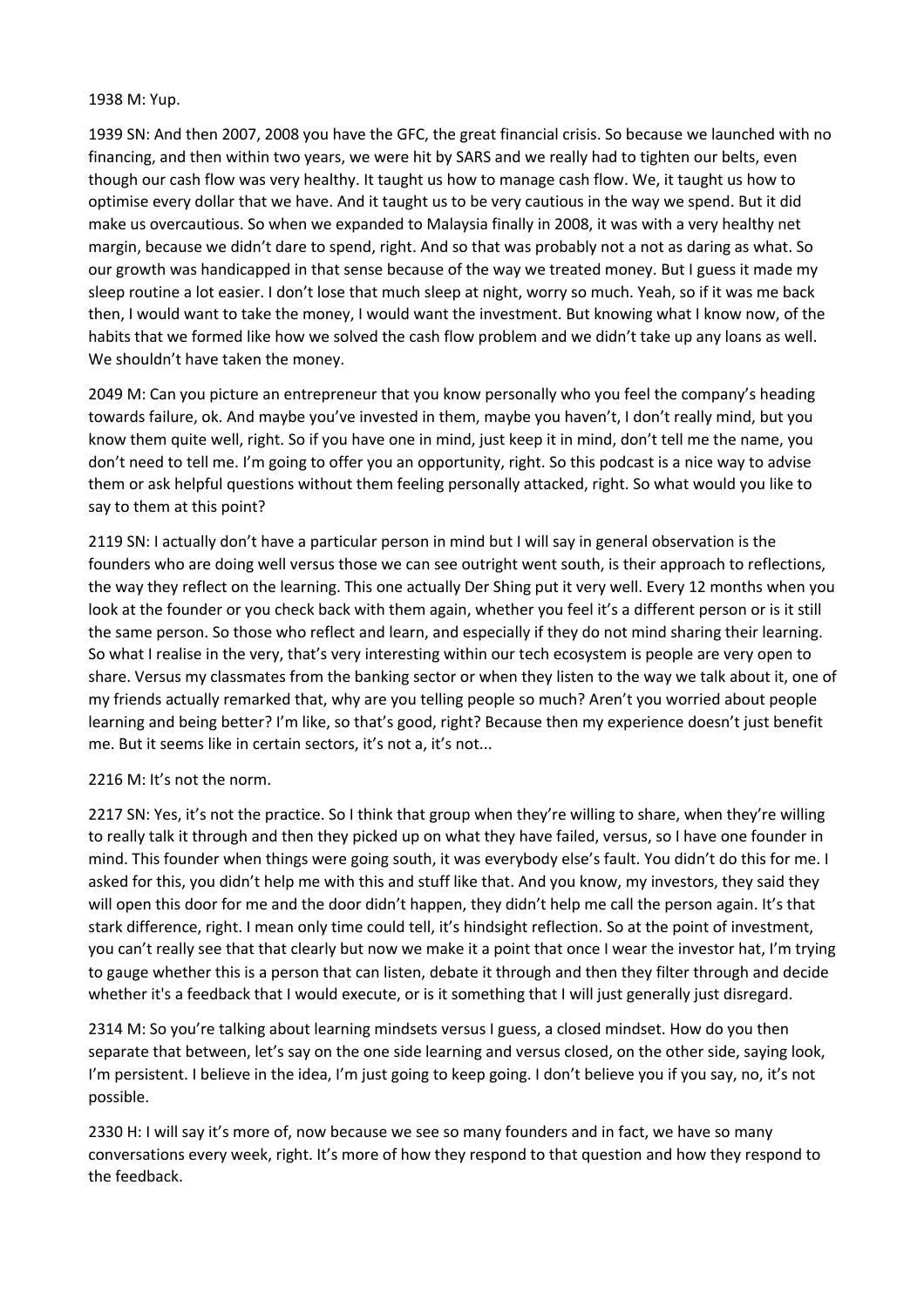### 2340 M: Got it.

2341 SN: So some of them, they will say yes, I agree, but…, and then there will be some that say, ok what do you mean by this? Can we delve deep? So it's really how they handle that feedback from you and then after that in the next one to two weeks you see what they do.

# **BEER BUDDIES**

2405 M: So we're recording this in May 2021 and there's been an upswing again, COVID cases in Singapore, right. So as a matter of precaution, we are going to leave the masks on and not open the beers. 2638 And I know, I know, this was the main reason you agreed to do the podcast.

### 2420 SN: No!

2422 M: But you know, sorry. So I've given you a beer which you chose. So please drink it later and then tell me what you think of it. Remember to rate it from 1 to 5. So 1 is I hated it and 5 is I will drink nothing else.

#### 2437 SN: Ok.

2443 SN: Ok, I'm testing out the watermelon beer from the Lost Coast Brewery from California. This is courtesy of Murli. The can is very interestingly designed, it's a nice pink colour with a farmer-looking like watermelon-headed man holding a beer, just got it out from the fridge. It's nice and cold, I'm going to taste it now. Watermelon wheat ale, it's not very strong, it's quite light actually. It's wheat ale with watermelon flavouring. 5% alcohol. Actually quite easy to drink, especially when it's fresh out from the fridge I guess. Out of a rating of 5, 5 being very good, I think it's a 4. It's quite nice, easy to drink, not bitter at all, nice aftertaste. Yeah, I think I like it.

2558 M: I'm drinking a beer called the Pink Vapor Stew. It's by a brewery called SKA brewery. Before I even taste or open it, let me describe the can. It's bright pink, not quite Pink Panther pink but close enough. And it's an innovative can because it's got these weird, unusual motifs let's say, it looks like a sort of indie film feel to it. I can imagine a Quentin Tarantino movie poster like this. It's got unusual wording on the top of it, which I don't see what the relevance is to beer at all. Such as, moral panic, mirrors, beads, B movie, what has it got to do with beer. It's a sour ale, with the pink I'm expecting it to be sour and sweet at the same time. And very interestingly this allows me to get my daily allowance of veg per day, because they claim it's brewed with apples, ginger, carrots and beets. Ok, now I've opened it, it actually smells very sweet like I expected, but let me take a taste. Ah surprisingly the taste is quite sour and not at all sweet, which I really like, which is quite refreshing, perfect for a hot day. It doesn't feel sickly sweet as I was frankly fearing, which is quite nice, so I like it. I'll probably rate it one of the highest so far, it's a 4.5 upon 5 for me.

# **TORMENT YOUR SEARCH ENGINE**

2808 M: So now we've come to this next fun segment which I've told you about which we called Torment Your Search Engine. So this is episode 1,821, right, so clearly I can see from your face, you're wildly impressed how many episodes we've done.

2821 SN: It's amazing.

2822 M: It is, right? So it's a segment where we tell you and our listeners something special about this number. So 1821, 1821. Does it resonate with you in any way or shall I move to my little fact that I found out about it?

2836 H: Please go to the fact.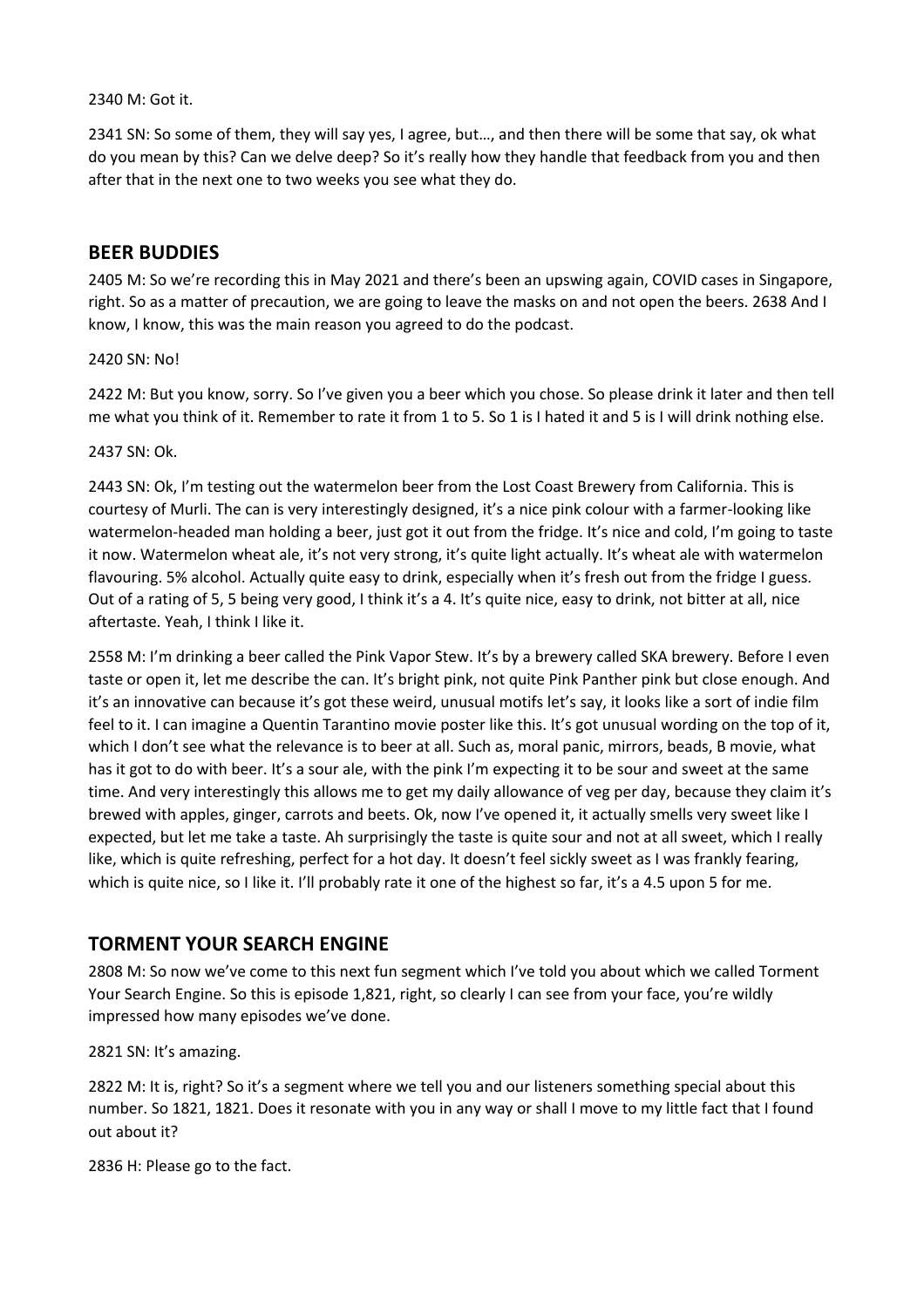2838 M: Ok. So actually this is a bit more serious than I've done in prior episodes. The UN defines extreme poverty as living on an income of less than a dollar ninety per day, ok. These are 2011 dollars. So really.

### 2852 SN: 2011.

2853 M: Yeah so a dollar ninety per day, roughly 2 dollars per day.

### 2854 SN: Yeah.

2855 M: Can I ask you a question? Just take a guess, right. What percentage of the population in high income countries like Germany, US, places like that do you think live in extreme poverty? And obviously if our listeners want to think about it as well, they can pause the video and think about it before I reveal the answers.

2913 So extreme poverty is defined as less than a dollar ninety per day. Your choices are, do you think less than 1% of the population is under that bar, or around 11%, or around 21%?

2925 SN: Ok, so I did a semi social enterprise project a couple of years ago. So I didn't know the definition of extreme poverty but I was working with Singapore's poverty number of \$600 and below per household. So I know for Singapore we are at 18%.

### 2943 M: Right.

2944 SN: Which was way higher than I thought it should be. But for Singapore because we have the rental HDB scheme and stuff, so we are kind of like you know, in a sense it's very well covered. So I would actually go with 21%.

3001 M: Ok. So let me ask you a follow up question similarly. So this was for high income countries. What do you think it is for the whole world's population living in extreme poverty? Again, do we think it's less than 10%, around 20%, around 40%?

### 3015 SN: 20%?

3017 M: Ok, so actually the answer is in high income countries, less than 1% of the population lives in extreme poverty, ok. And extreme like I said is defined as that number. For the whole world, the answer is less than 10%. It's about 9% give or take. And I know you got it wrong, but most people do. Most people far overestimate these numbers because we are empathetic about people, right. Now, I haven't said anything about 1821, so what's the connection, right? So we're in 2021 today, right. 200 years later from 1821. 200 years ago, more than 90% of the world lived in extreme poverty. It's an astonishing number. I couldn't believe it when I saw it. Today, 200 years later, things have flipped, right. Less than 10% live in extreme poverty, so 90 became 10, right. Some people might think that even if the proportion has gone down so much, the absolute numbers must have increased right, because the world population also has increased.

### 3110 SN: Yup.

3111 M: But in fact the absolute number as well started decreasing in the 1990s, which is amazing to see, right? So both the absolute number and the share of population have been decreasing since then and now, they're now actually well below when they were in 1821. Now, I'm not saying all these to minimise the suffering of, like hundreds of millions of people, but rather I'm trying to offer hope that solving poverty is not a sort of an intractable problem, right?

3136 SN: Yeah, I thought you're going the factfulness approach.

3139 M: Well, factfulness as well but also offering hope and also I think there's also huge opportunities for you know, to bring more of the benefits of the global economy to people around the world.

3147 SN: Yeah agree.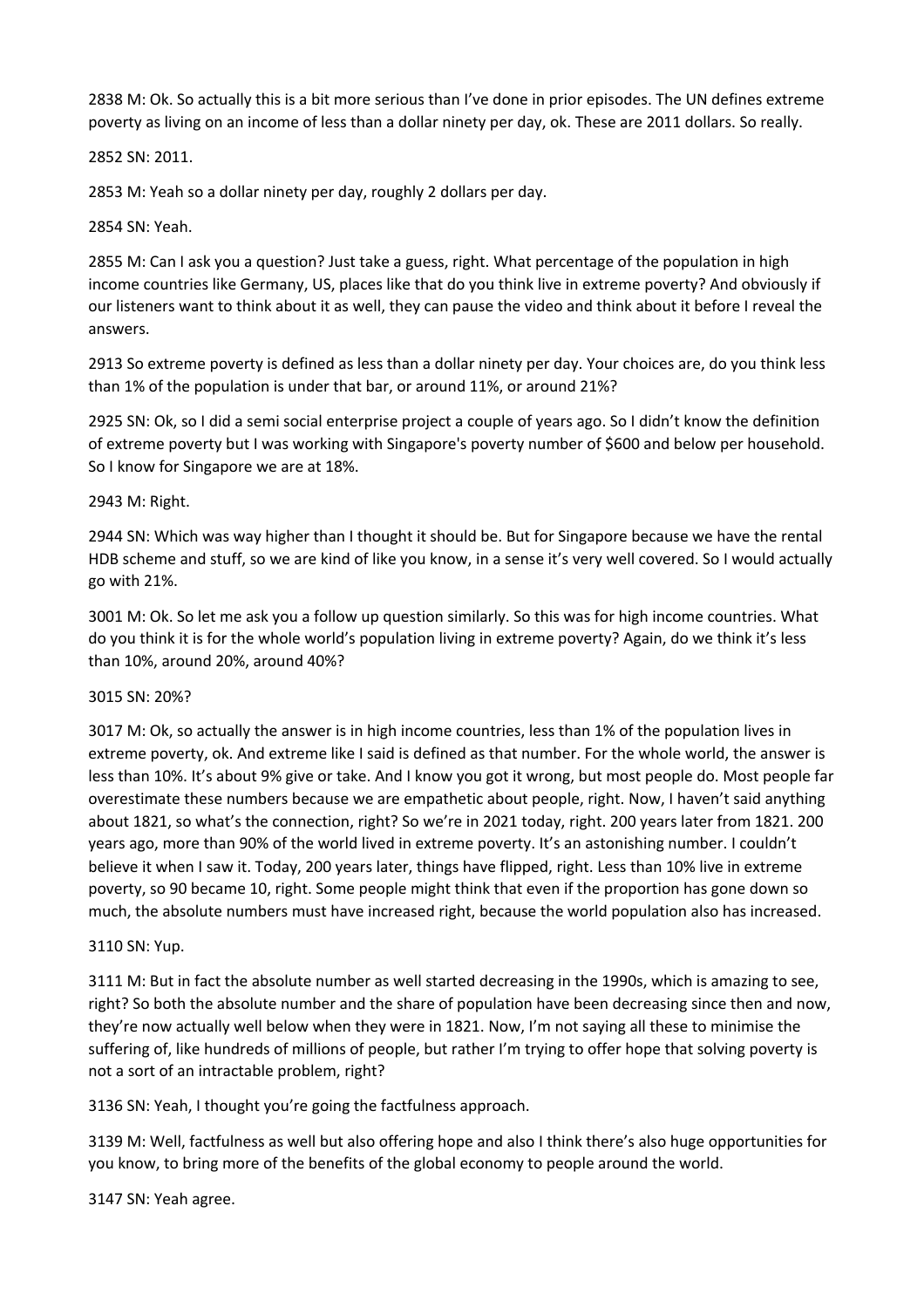3149 M: And I'll just leave you with one last thing, right. So in our own backyeahd, one-third of Indonesia's population was in extreme poverty just 20 years ago, right. So this is higher than the whole world in 1821. Today, it's 3%. Vietnam, very similar. So this is not a one-off kind of situation. And I think this is really something to celebrate.

3210 SN: Yup, I agree, but I do want to also highlight that yes, both the percentage and absolute number has come down, so it's really how we treat the number and how we, whether we respect mankind, humanity as a whole. So those who are able, we should try to do more.

3227 M: Yes. I agree.

# **SEGMENT 2: GROWTH**

3237 M: At the earlier stages, right, so pre-product market fit. Do you think founders should rely most on a structured framework in their head or more on external market signals or literally their gut instinct?

3249 SN: I think they should have a framework so that they know that I mean, your mind mapping or your planning, you should plan it out. But along the way, you should allow the data to speak to you and you should recognise what the data is saying as what it's saying. That's why I say, don't just hear the good stuff. Because it's very common in our nature to just hear what we want to hear and we cherry pick the data that will support our thesis. And I think that's usually the downfall and when you do that, you are not really getting the insights from the feedback that you are getting. So I will suggest a framework so that you're structured, but along the way, you should make sure you cover your grounds but let the data speak to you and you will need to have that discipline.

3333 M: So you're now a prolific angel investor, right.

3335 SN: Yes.

3336 M: So do you think today's startups require money? Like why are you doing it?

3340 SN: Actually I think they do. But my key thing to the founders is also very clear. If you are raising for the sake of raising, that's not a good idea. You should raise only if you need to. And you should be cautious, because at the end of the day, raising money, it's diluting your equity. So imagine 10 years down the road, when you own 100% of the business, versus you own 30% of the business, it's a very different story, right. So in fact I just had one founder who shared that story because he really went through a lot of ups and downs and now his belief is, valuation doesn't mean a thing. It's really the equity. Because owning a \$40 million versus 10% of a 100 million if he has 10 million if he has 10%, or if he has 100 million, right. So it's a very different story.

3428 So I think founders should raise nowadays because the environment is very different. I mean we all know that the talent crunch and unfortunately, the good engineering talents are very, very expensive now and you can't even find them here. You need to go offshore to find them, unfortunately nowadays. So all these require cash. So if you are going to play the tech story, you will need the resources to scale up fast. Unless, within the founding team, you are able to solve the problem as in you have the skillset to solve the problem, yeah.

3502 M: You know, just to share our approach is very similar. When an entrepreneur comes to us and says, let's say, I'm doing a \$4 million round, whatever. Very first question we ask is, why that amount? Why do you need the money? It actually argues almost like against our own interest. But we want to be genuine partners. So we say look, maybe you don't need 4 million, maybe you raise 3 million. Maybe you raise nothing or you come back to us in 6 months. It's not that we don't want to invest. In fact, we'd love to invest but we think long term, we'll be better off giving you good advice than just investing.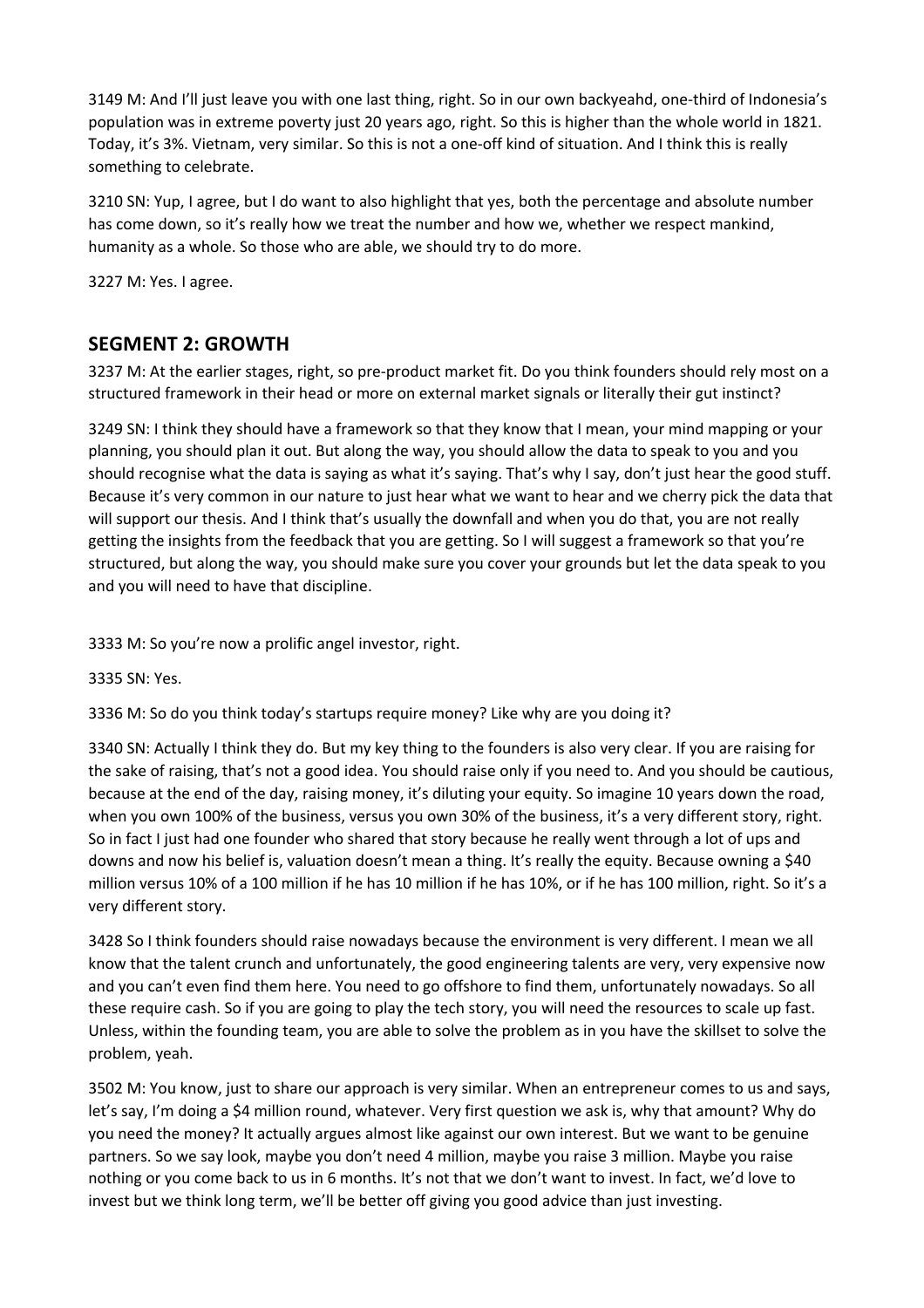3530 SN: Yes, and I think what now within the COVID environment, I'll say the COVID scenario actually changed some of the investors' mindset and so some ripple effect on some of the early stage founders, right. I will say 5 years back, we will see founders who say that it's ok, I will just have the investment money and I will bleed it out, I will spend \$5 to earn a dollar and it doesn't matter that dollar churn. I just want to have that growth and then I will continue spending my marketing dollars to get there, which is a very unhealthy business habit. In fact, once the investment dollars stop, that habit will kill you.

3609 M: Yes.

3610 SN: And I hope those companies learn that trick and quickly reverse the spending practice.

3617 M: Frankly, like I was saying as I was arguing against myself in those conversations, but if there are really companies out there that are being funded by investors for that purpose, I say like more power to you, I'm happy in our space, where we like, like you said, cockroach startups.

3630 SN: So it's actually one thing that Der Shing and I look out for, we are looking for founders who are building a business. I'm not looking for founders who want to flip a business. Because you want to flip a business, it really doesn't. I guess it changes your personal lifestyle with 10 million uplift in your bank account within 3 years, but it doesn't solve the big issues out there.

3650 M: So specifically on fundraising, right, so let's say you've got a few "investees" now, what advice do you give them on their future fundraising? Whether it be the process or who they pick, how they pick etc.

3702 SN: I will say it will have to be an investor that they could see themselves working long term with because unfortunately there are also bad eggs in the industry and we have heard our fair share of stories and you have investors who, how do I say this, who are not supportive and sometimes they really bring negative values.

3723 M: How would you suggest the founder assess that before?

3724 SN: You got to do your reverse due diligence. You can't just look at the dollar sign and go with whoever gives you a term sheet, right. And I guess it's a, it's also that that reading that you have, the ability for of the individuals who read and pardon the language on the thing, the bullshit meter need to be good lah. If you can't read that, you at least get your trusted advisors to share their stories, yeah.

3746 M: One thing we do offer our founders when we are ready to actually invest is, we say to them, speak to our other prior portfolio companies openly. We are not even going to be in the room, right. So you know, go crazy kind of thing.

3757 SN: Yeah, they really need to do their own due diligence. They shouldn't even expect people to do that. You should know that it's actually one of your checklists to be done.

3807 M: Yeah, well, frankly one reason we do it again, this is to our benefit.

3809 SN: To remind them, right.

3810 M: To remind them that we are open enough to do this. Meaning, if your other investors haven't offered this, you need to think carefully about that.

3818 That's on diligencing your investor, thinking more long term about this person. How about the actual process itself? Do you think people should do like you know, talk to 50 people in one week and see which one comes back? Or?

3830 SN: So statistically speaking, I will say, the fundraising is typically between 3 to 9 months, it really depends on a lot of different factors. But some really really hot companies, they get it get it wrapped up really fast. But I will say for the founders, when they are fundraising, ideally, I think it's commonsensical advice that I think they can get it anywhere. It's to find an advisor who is more than the cheque book,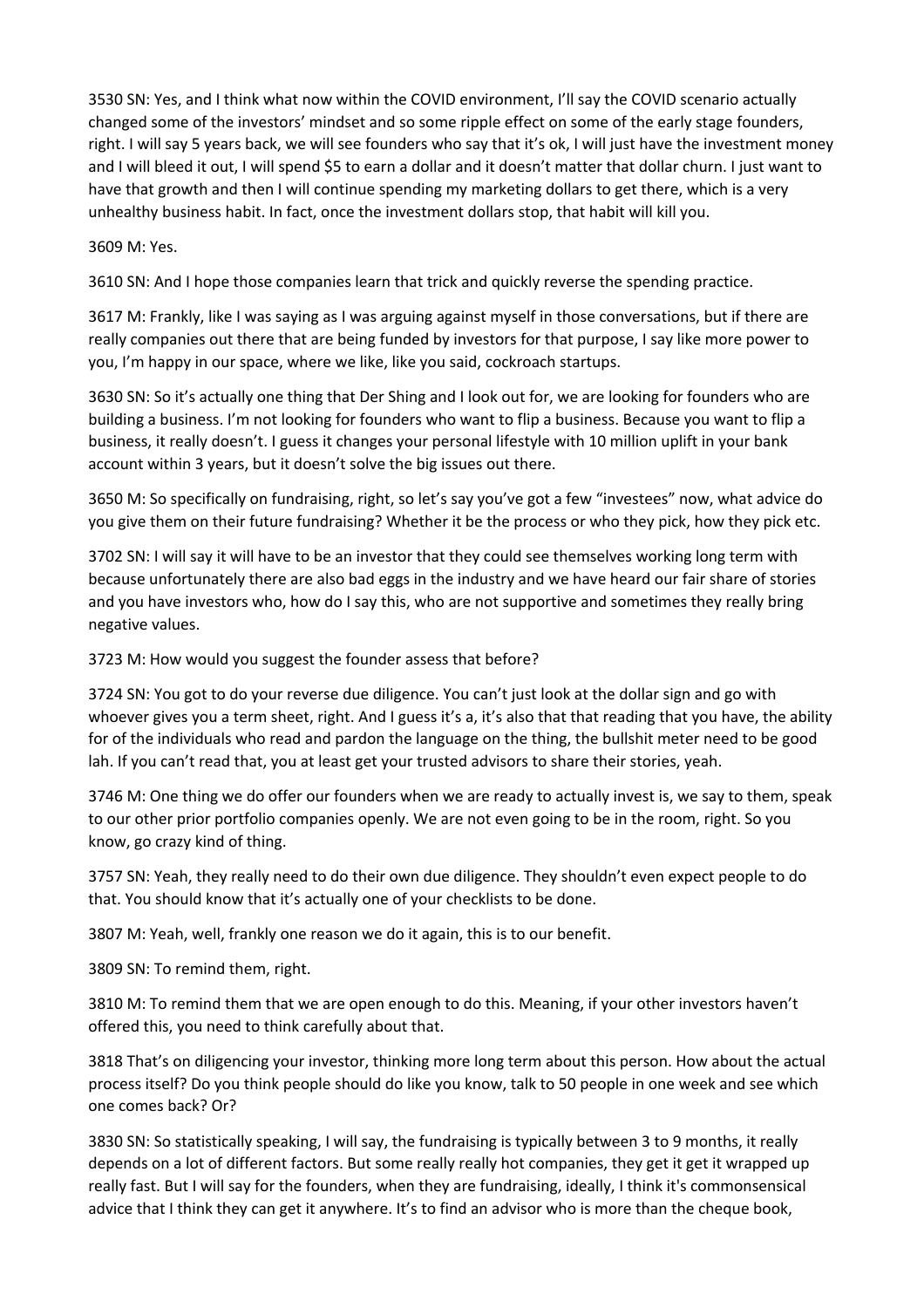right? And also it should be of a similar value system as you are because if you have an investor who comes in because they think this is a good deal but they want to have a, they want to force you to do certain things that is beyond your, I'm not even using the word tolerance, right. It's really forcing you to go out of your range, you're going to have a really hard life. So what even if they give you a really good valuation and a huge cheque, you're going to be fighting with yourself.

3919 M: Got it. And on a similar note, right, so at the earliest stages of a startup, when you have let's say less than 10, at the most 15 employees, what is the ideal hiring process look like? How should a founder hire people? Assessment? Attracting the right candidate, deciding who not to hire? All of that stuff.

3938 SN: I think really drawing on my own experience, I prefer to hire people who, I do not mind whether they have the, the basic skillset is there, right. But I do not mind that they are not from the top schools. I do not mind that they are not from the top companies, but it's the willingness to go through the trench with me. And I mean right now, we don't have a problem hiring because being a startup is no longer a taboo. But I remember in the early days of JobsCentral, during the hiring process, really is me selling the job to the candidate. It's convincing them why they should give us a chance. It's not the other way round. Because it's just unheard of, right.

4019 So I will say it's really, it's not hiring from the best school, it's not offering the best salary to get the best candidate. It's hiring the right candidate who is willing to put in the effort to work with you, who is willing to go that extra mile with you and at the same time, coming from a startup point of view, right, you will want someone who is, who has a certain amount of ambition. Because put it at the 15-headcount level, you actually do not have things totally mapped out. There's a lot of ambiguities. So if the person is not ambitious, the person is not willing to work with fuzzy lines, you are going to have a hard difficulty. And that's why actually by the second year of JobsCentral, my job description is ABC and all the other items that the company assigns you. Because I was so, I was so freaked out by the mindset that you hired me to do these five things. This thing you are asking me, no, it's not under the five. But the thing is as a company grows, you are growing with literally leaps and bounds within the quarters. What you're hired for may not be what you need the next quarter. But if the person is not tolerant to ambiguity, as a founder, you are going to have a hard time. And firing is not easy.

4128 M: What salary do you think founders should pay themselves?

4140 SN: I think founders, early-stage founders, I think pre-A, four to five thousand dollars a month, that's what I can accept. But I think we talked about this last time. I felt that, this message is more towards maybe the mid-career switch founders. Your returns need to and will come from the success of the company that is through the equity that you own. You shouldn't be looking for investors who subsidise your lifestyle, yeah.

4210 M: Will that answer change if it is let's say the company's raised 10, 20 million dollars?

4215 SN: If they raised 10, 20 million dollars, and they are losing 10, 20 million dollars, then I think my answer is the same.

### 4221 M: Right.

4222 SN: But if you are raising 10, 20 and then your loss is minimised into you know, less than ok, I can't even throw out a percentage, but you know, it really make you a lot more efficient then I will say that's more justifiable. But if you're raising money to conquer using market share without actual productivity increased, then I think it's not justified.

4245 M: Got it.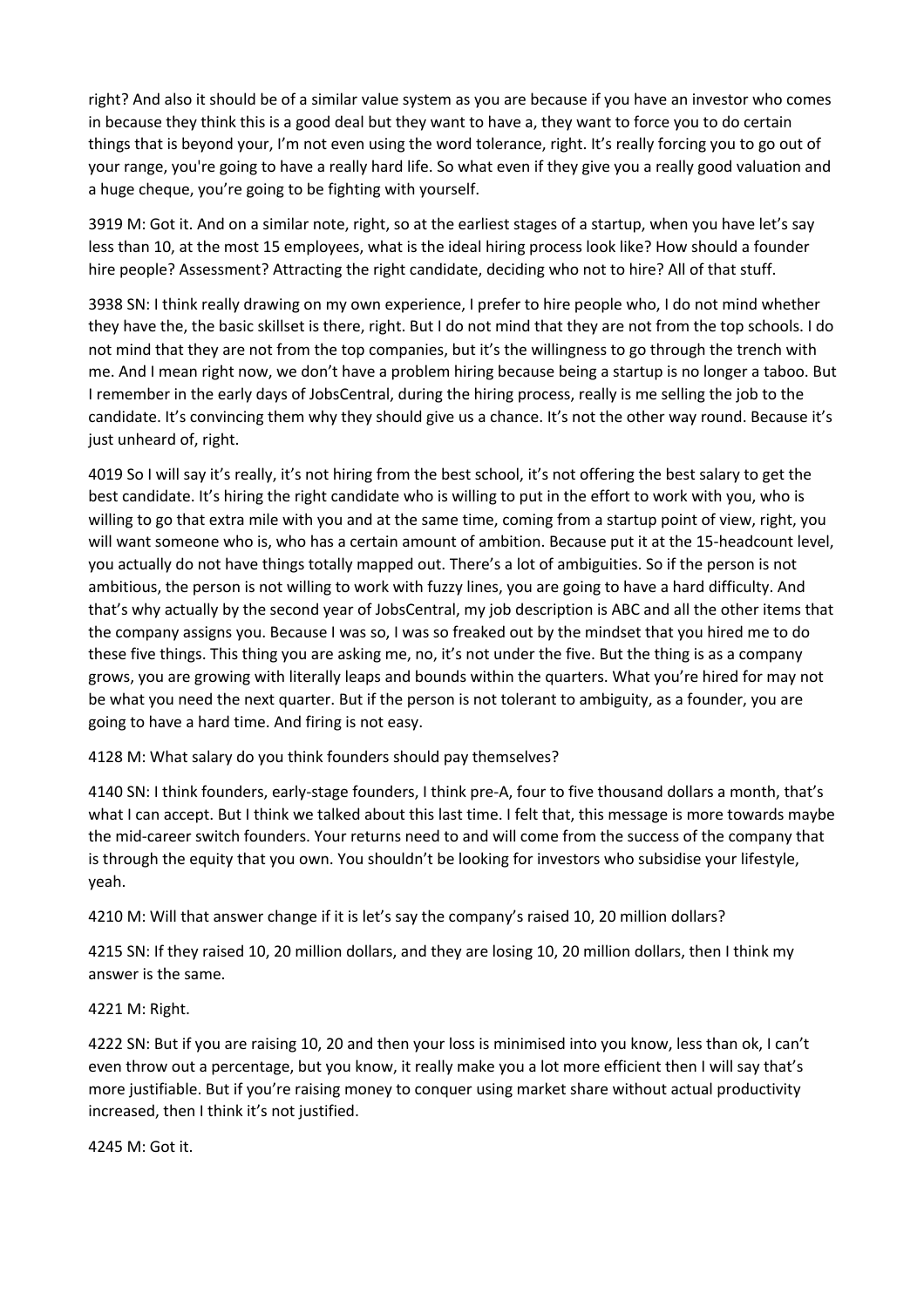# **OVERRATED/UNDERRATED**

4251 M: So I'm going to throw out a concept and you tell me if you think it's overrated or underrated. You don't need to think too much, just give me your first reaction. Fintech.

4259 SN: Overrated.

4301 M: Why is that?

4302 SN: Overrated. It's too broad a topic and then now it's like, I mean within fintech there's so many different specialties, right. But it's like fintech means huge valuations which sometimes you just don't get it, right.

4315 M: Yup. Completely agree by the way.

4318 Tertiary education.

4320 SN: For some people it's underrated. For some people it's overrated. You shouldn't overrate the piece of paper but you should really utilise the process to grow yourself as a person. It's a journey, it's the journey that counts. Right. It's not that paper that counts. But I will say first class honours is overrated.

4341 M: Good, I don't have one.

4343 SN: Neither do I.

4345 M: Durian.

4347 SN: Durian? I don't eat durian.

4340 M: Ok so clearly it's overrated.

4351 SN: Yes.

4353 M: Blockchain.

4354 SH: Overrated.

4356 M: Why?

4358 SN: Ok I'm not super technical but because of the hype around blockchain I actually make myself read through the IBM guidebook and all the technical things. I really like this idea that there's accountability, there's control, and I'm a control freak, right. I'm a process person, I love controls. I like the fact that everything is accountable. But then I read this report that it's literally using a giant robot thick arm to put a can of coke on a table. So the amount of resources that you need to put in to make the blockchain work and the use case is, it, I mean it's just overrated. It doesn't really need to be done in such a complicated way, yeah.

4434 M: Next one. Sleep.

4435 SN: Underrated. I love to sleep.

4439 M: I'm a major sleep geek by the way. I've done so many experiments on myself on sleep and so on. Last one. Grab.

4446 H: I think it's a little overrated because, I'm thinking from the SPAC valuation point of view. I think it's, they overdid the valuation but I agree that it's becoming a part of life.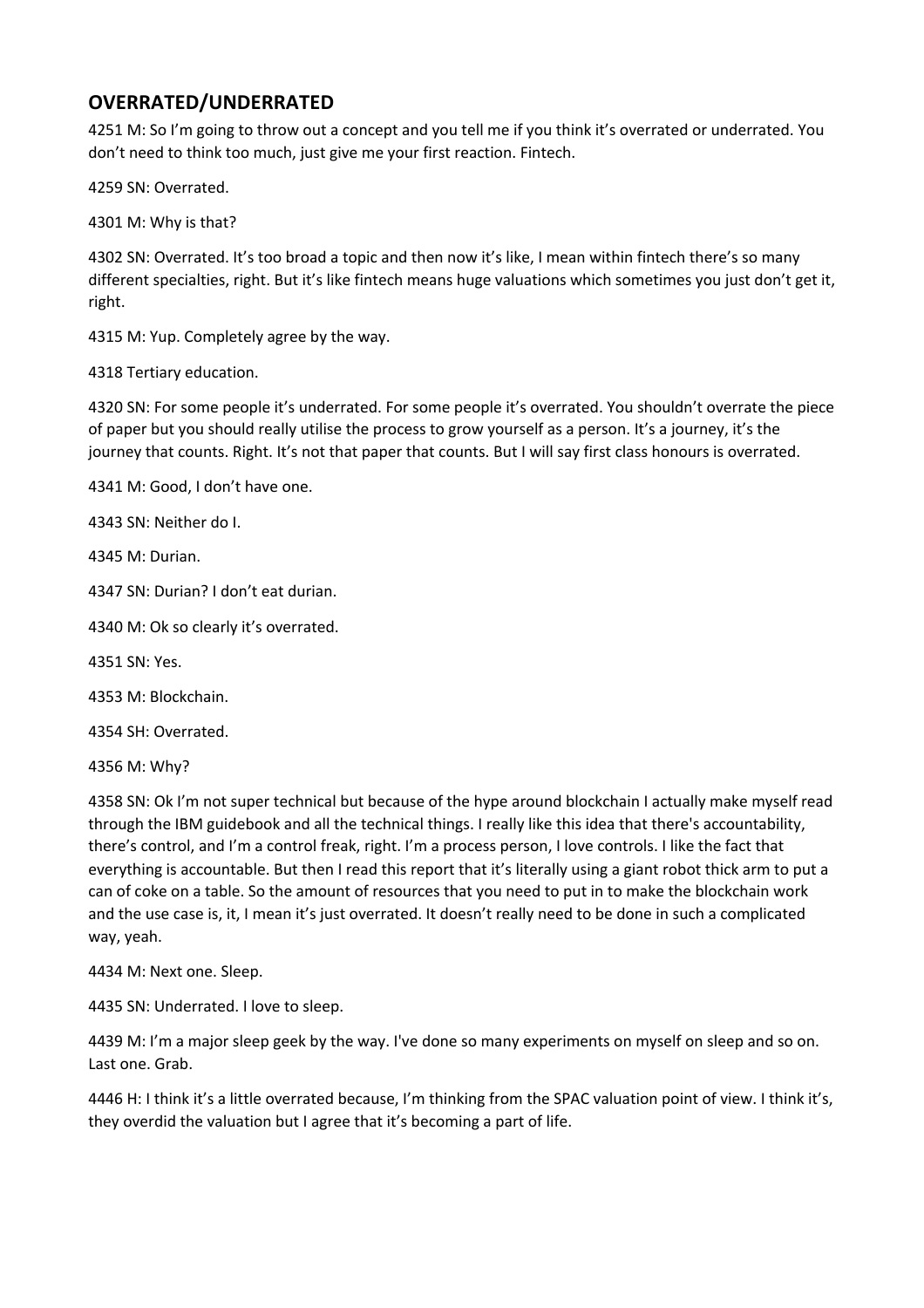# **SEGMENT 3: GROWTH CAN CREATE ITS OWN PROBLEMS**

4504 M: So I believe that startups are fragile beasts that constantly need to evolve. Was there ever a time when you and Der Shing and your other two co-founders realised that you had to fundamentally alter something about your business in order to break through to the next level?

4520 SN: Yes. When we realised that marketing, because for our business marketing was a very big part. When we realised that social media and all the digital platforms were becoming a very in-your-face monster, and at the time, we were still bus ads, above the line media which cost a bomb but you don't really know what's going on, you know, what kind of returns it is. And that was a time when we needed to have a major mind shift and we had to get our engineering team, our IT team, our marketing people, everyone to go through digital marketing, and really they went to MIS to really get the fundamentals and to push it out. It's not a tech issue, it's a mindset issue. While mind shares have to build with both creativity and creative work, the ability to measure that is actually becoming very real. And that was actually a major organisation shift and after that we changed our style too, before that, only sales could be measured, right. Everything else was you know, you got the work done, you leave it to fate to see whether it happens. But after that, the organisation changed. Everything is measurable. We will measure this ad, how many clicks it gets us, what kind of quality this click actually meant? And it really moved, changed our way of handling the business.

4645 M: So do you remember what year was this and how many people did you have in your organisation that time? Roughly.

4651 SN: I know back then we moved to a decent office. I just remember I looked through an office that at least I could look through. So we changed. I think maybe at that time was coming to 50, 60 people in Singapore, yeah.

4700 SN: And by then we had that structure because before that it was one person many hats, right, but by then we actually had the structure to say that these are the people who got to be responsible for tracking the social media, you're responsible to making sure that the clicks are coming through and we even went to the extent of saying that when you're building the long tail, what's exact dollar that maximum that you could go to. And I remember one of the girls in my IT team, she actually came up with a really good suggestion. There's no point spending money between 2am and 6am, because the clicks you get then are not from Southeast Asia.

4738 M: I'm so glad you gave me this example because as you quite rightly said. It affects more than one department. It's not just marketing or IT, it also affects everything else, but even more importantly I think you said, changing fundamentally the way you think about your business in terms of measuring everything.

4752 SN: Yeah.

4753 M: I think nowadays it's become a bit more common, you measure everything. Yeah.

4755 SN: Yes. In fact, I was at one of our startups that we're just, they were having a town hall and then they invited us, so Homage was doing a year end town hall and invited us to go down to give a sharing. And so I was just sitting in the audience listening to the marketing people talking about it and literally the marketing head was telling the whole office how to learn SQL and all these. And then the office people will be the operation people, finance people, and I was like, telling the whole office to learn SQL? You got to be kidding, right? Because for us it's, whenever you throw it to the tech team, they will give me a quote and then they will just give me the numbers and stuff, but it was really a different era, yeah. I will die in the current setup.

4835 M: Right. Did you also extend it to the extent of like, measuring people like hirers, for example, success of your hiring system, like your funnel? Then once you have hired, how long people stay, how effective they are versus your expectations?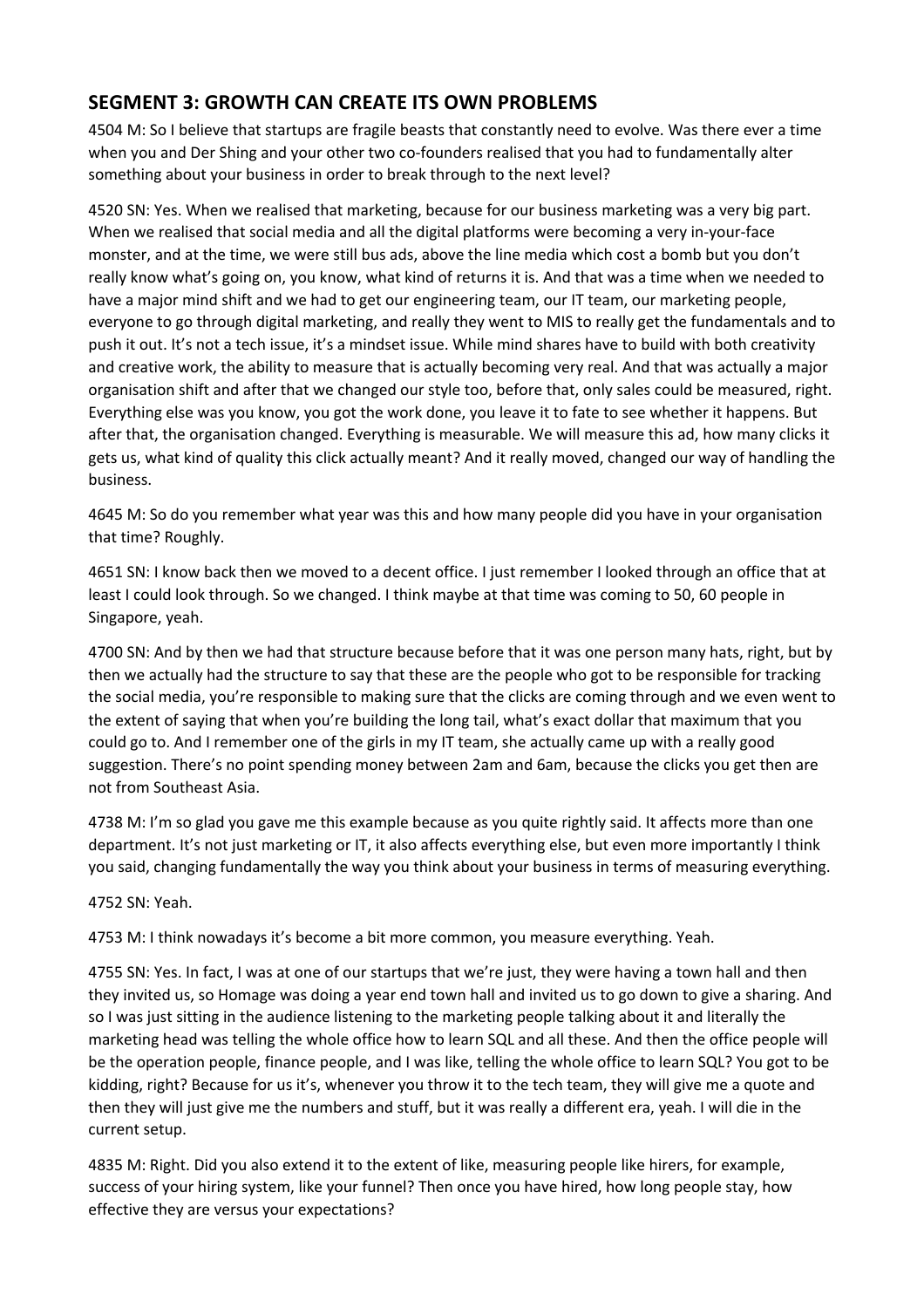4845 SN: On our internal side we do that. But we were trying to sell a product on that.

4850 M: Oh really. Ok.

4851 SN: Because we're doing, I mean our services are focused on recruitment, right.

2855 SN: So one of our products was actually trying to do that but I will say I mean JobsCentral itself is a media based business, right. It's different from a consultancy business. So while our system was actually built up to do that, the user behaviour didn't allow the data to flow through. System wise is capable. So internally we use the features to measure but when we try to push it to the clients, it's a bit tricky.

### 4919 M: Got it.

4920 SN: But this is back in the early 2010s.

4926 M: Speaking of failure which is one of the key things of this podcast, right. So one of my favourite websites is run by a guy who's genuinely wise about learning. And he recently talked about this idea of practising failure. So he gives the example, if a trainee pilot has never experienced engine failure, no matter how much they read about it, they will not react well when it actually happens in you know, real life. How should entrepreneurs practise failure?

4953 SN: So I won't, I don't think of it as failure practising, I think of it as contingency planning.

5000 SN: So as the business owner, so I'm a little bit more sensitive to the word founder because I feel that you should only call yourself a founder in the first 24 months. Beyond that you're a business owner. Because the founder has this halo around it. But business founders are a lot more grounded, right. I mean my perception, lah.

### 5018 M: True.

5020 SN: So I feel that as a business founder, you need to have contingency planning. I mean COVID is one situation that you need to be prepared for. You need to know what you need to do and you need to know what you can cut. And you need to know what you will need to invest in. And a lot of times, you may not even have enough data. You have sufficient data to give you an inkling of what you need to do, but you really need to have the balls to make that call sometimes, and if you didn't think through your contingency, your plan A, B, C, D, and E, sometimes you could lead to inaction or inability to make a decision and that will be a, I think that will be a really bad position to be in.

5055 M: We talked about this a little bit before we walked into the studio, right, so can you expand on this thing about inaction and…?

---

5100 SN: So my personal feel is that whatever the situation, especially in a business situation where you are the leader, the staff will be looking towards you for a decision for a situation. And sometimes the decision will be really difficult. And you may not want to make the call because you do not have enough data. But thinking about the team, leading the team, thinking about what are the possible outcomes, you need to make that call, be it a good call or bad call. But at least have that call. When you have and then you act on the call, act on the decision. And then you react along the way. You must be able to overcome your worry and fears to make that first step because yes, there's no possibility to fail if you don't act but there's definitely no possibility to win. And you are going to be stuck in a situation where you don't know where you're going to go. So you must at least put your foot out, right. And then be quick to observe the outcomes or the repercussions from the actions and tweak along the way. And in that process, manage the team. To let the team know that this is a precarious position, this may happen, that may happen and then you plan out the options together with the team and bring them along with you.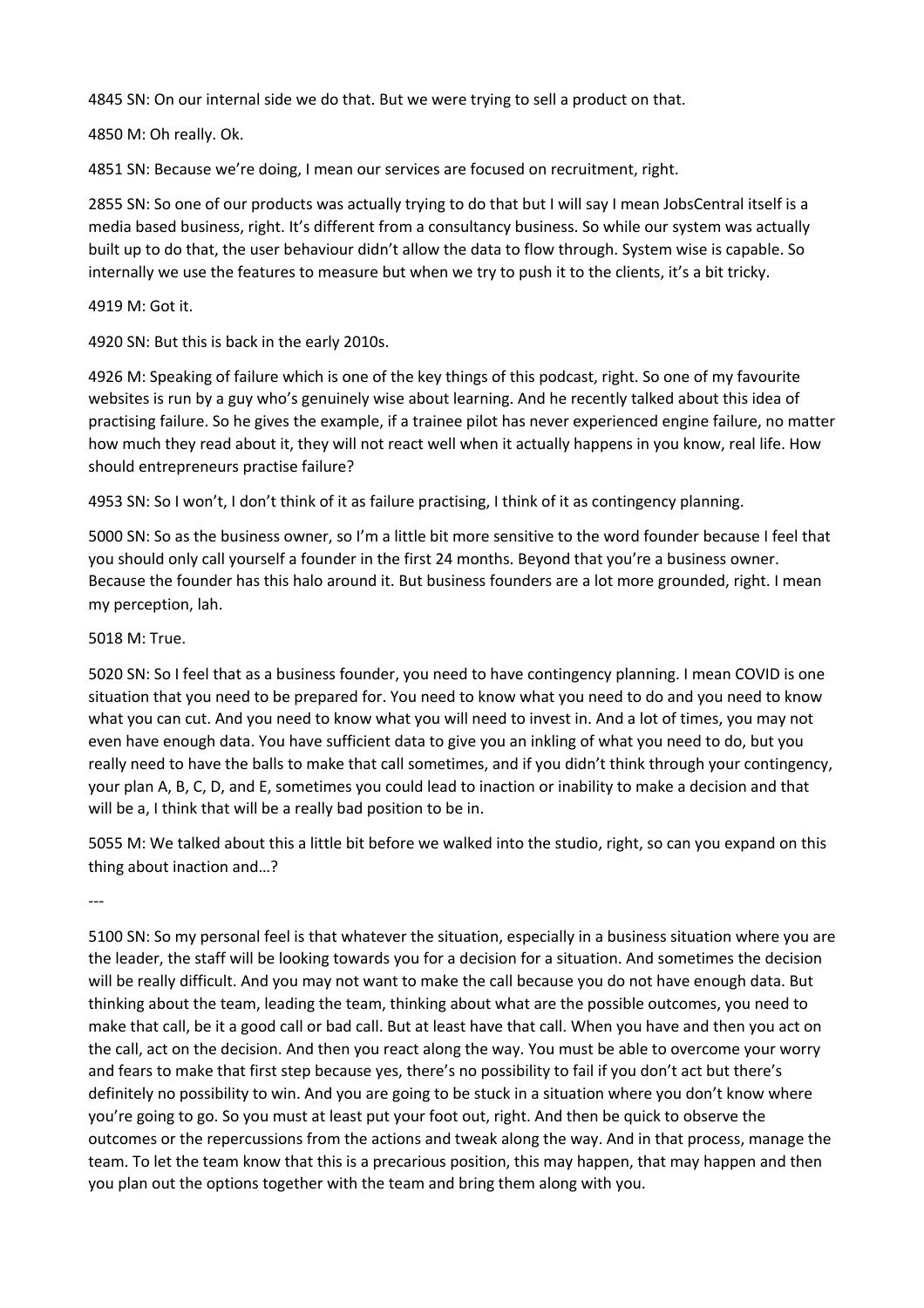5213 M: Well, thanks so much for putting it that way. I mean the takeaway I took away from this was – the takeaway I took away. The producers are going to make fun of me for that. If you don't act, there's no chance of failure but if you don't act, there's no chance of success either, right.

5227 SN: There's no chance of winning, yeah.

5229 M: So so interesting. When we did this conversation with Chris Collins, two episodes ago, we talked similarly about, you may decide today your goal is such and such, you know, whether you want to be the biggest person in China, whatever it might be. And you have a nice big plan. But in reality, it's the decision tree, right. Every time you've got to take, you know, one of two paths, you make a decision, again you come to another fork in the road, you take another. So it's never perfect, you can keep the North Star in mind, but how you get there may change over time.

5255 SN: Yup, so we were just talking to, I mean Der Shing and I were just chatting. We chat a lot. I mean we have each other all the time. So we were just talking about you know, I think back in the early 2000s, when we started doing, I don't think we had a plan to say by 2005 we're going to get to this and 2008 we're going to get to that. But you have a general direction to know that this is where we are going, but we don't have a crystal ball to know, you know, it's going to take 3 years or 5 years, right? But we were committed with ourselves that, to say we're going to do that. It's different from tomorrow, I want to eat chicken rice and that's why I get my WhyQ app, be ready, that kind of thing. It's not that kind of minute planning that you need to have but it's that general direction and go with serendipity. Because like what you mentioned just now, luck. A lot of time, luck is underrated and I totally do not buy that theory that because you are hardworking, that's why you succeed. I mean the fact that you're born in Singapore, that's already luck.

5355 M: Yup. You're saying the exact same sentence as what Chris said in his podcast and it was his very first sentence, which is great. It's great that you guys agree and I agree as well.

5402 M: Should all founders always invest cash in their business?

5406 SN: I believe so. But of course it's with sufficient planning, I mean if you're single, it's an easier story but you still should be responsible to your family, your partners, your obligations need to be addressed. It's a lot more complicated because that's why I say that your spouse is actually your first shareholder in your business, because when you make the call, ideally, you went through the discussion with him or her. But I have heard of many stories that they just went ahead or, I even heard of one story that they were, they set it up such that the spouse had to say yes.

5445 I guess it's your personal dream, but when your dream implicates other people and hence their lifestyle and their own life commitments, you need to be responsible and you need to be fair. So with all that considered, as an investor, I like it when the investment by the founder is backed by their dollars because to me that shows that they really will make sure that it works. And I'm not that kind of investor who say that oh you say that you will set up to fulfil mission A, and that's why 5 years down the road you're still mission A. Because by the third year, you may realise mission A doesn't make sense, right, it will evolve to mission B. To me that's perfectly fine, but there are some who say that you know, you got to stick to A. To me that's not what business is about, right.

5530 M: Right. So I asked a friend, Teik Guan, the same question I'm about to ask you. I'm just curious how your answer differs. So let's think about the success of Southeast Asian startups as a whole. So if there's one thing the whole startup support ecosystem that you could change instantly with a magic wand, right, what would that be? Would it be schools? Would it be cultural norms, cross-border ties, legal systems?

5555 SN: Yeah, I think the legal system will really help because the legal system in a sense defines the market, right, and I will say the biggest hindrance is that we have multiple different languages, different cultures and stuff that you will be able to find people within and to work along, but when the political system or the legal framework is different, it actually creates a lot of artificial hindrance.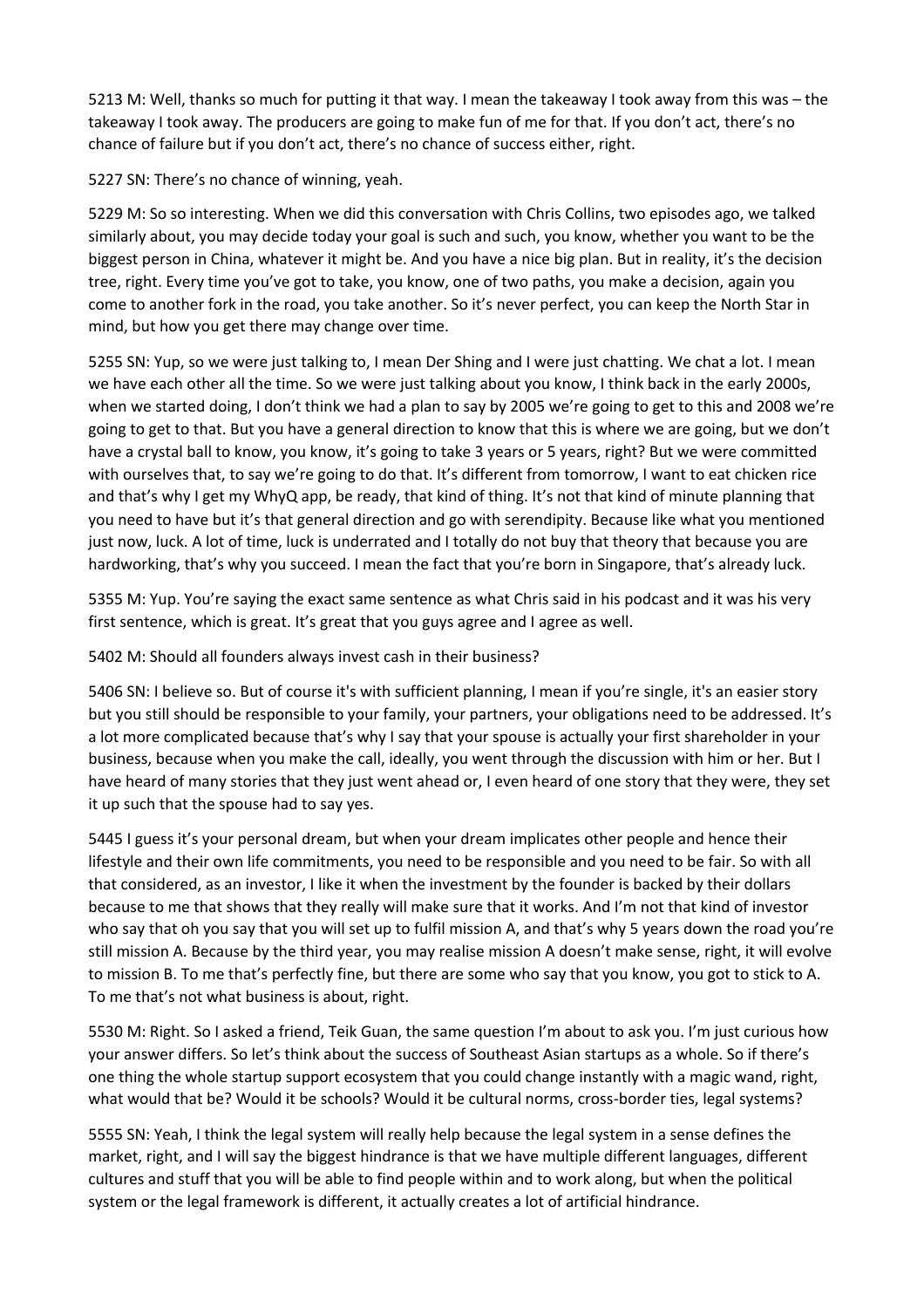5619 M: So it's not so much about let's say infrastructure or even talent availability. You think those are fine?

5625 SN: Those I think, no, those are not fine too. But the shortage itself is not something that we could change overnight. But I will say that what's obtainable is that if the legal system can be a lot more in sync then I think it really opens up the markets for a lot of the companies.

5645 SN: It at least makes the barriers to entry a lot easier.

5647 M: Ok. I'll leave it to you to write to the president of each country.

5650 SN: I mean think about it. US 50 states, they all have different state laws, right, but the thing is, federal wise, it's the same set of framework that we are looking at. But from here, for our side, it's 15 to 20 sets of legal systems to go through.

5707 M: If a founder were to come to you and seek your advice on selling their business, when is the right time for an entrepreneur to consider selling their business?

5714 SN: So this is something that I think I was usually asked the other way, they will also usually ask why did you sell your business, right? I think from the founder's perspective, it's when you feel that you are no longer the most adequate leader.

5731 SN: Or your co-founding team is no longer sufficient to bring the business to the next level.

5737 M: Ok, if let's say let's take the former. If I'm not the most adequate leader at this point, why can't I just step aside and bring the more qualified person in?

5745 SN: Yeah, in that sense, so I think of it, you don't have to sell the business but you must be willing to step down. Because what does a business need, right? So, ideally you are not the reason why the business survives.

5800 SN: So when should I sell the business? If you feel that you're no longer the adequate leader and then somebody else can bring your entity to the next level, then that may be a good reason to sell. But if you still want a piece of it or the investor wants you to continue playing a supporting role, then I think it's more of a management of ego and management of mindsets and letting the best talent steer the ship.

5827 Can you recommend a book that all early stage B2B tech entrepreneurs in our region should read?

5833 SN: I actually chanced upon this book in the library. It's called The Second Decision. It's not specifically for tech founders, but I thought it was a very good book for founders who have decided and spent their first couple of years running their business already to to have that second conversation and second decision with themselves, to see whether you want to really recommit yourself to this role, or is there another role within the entity that you should be doing that is more aligned with your personal aspiration. That's why I say, I moved away from the word founder into business owner after a while. Because the founder has a romantic halo around it. I'm like this guru who knows this space the best and that's why I'm the best person most suited to solve this problem that I set out a business to solve.

5920 But after a while you realise a business is no longer just about the solution. The business is no longer just about designing the product or building that product. The business is actually about bringing it to the market, it's about leading a team together with you and inspiring the team to serve, to solve the problem, to serve your customers, and to solve the problem that you choose to do it. And it's actually very different from building the product, building that dream. So actually a good CEO like we all know, a good CEO needs to know how to fundraise. But if you are a tech guru who just hates talking to people, just imagine forcing you through a 100 investor meetings, it just kills you, right. But so that second decision is about reconsidering your original thought and then what the business needs now at that juncture, and are you aligned value-wise, energy-wise, personal thinking.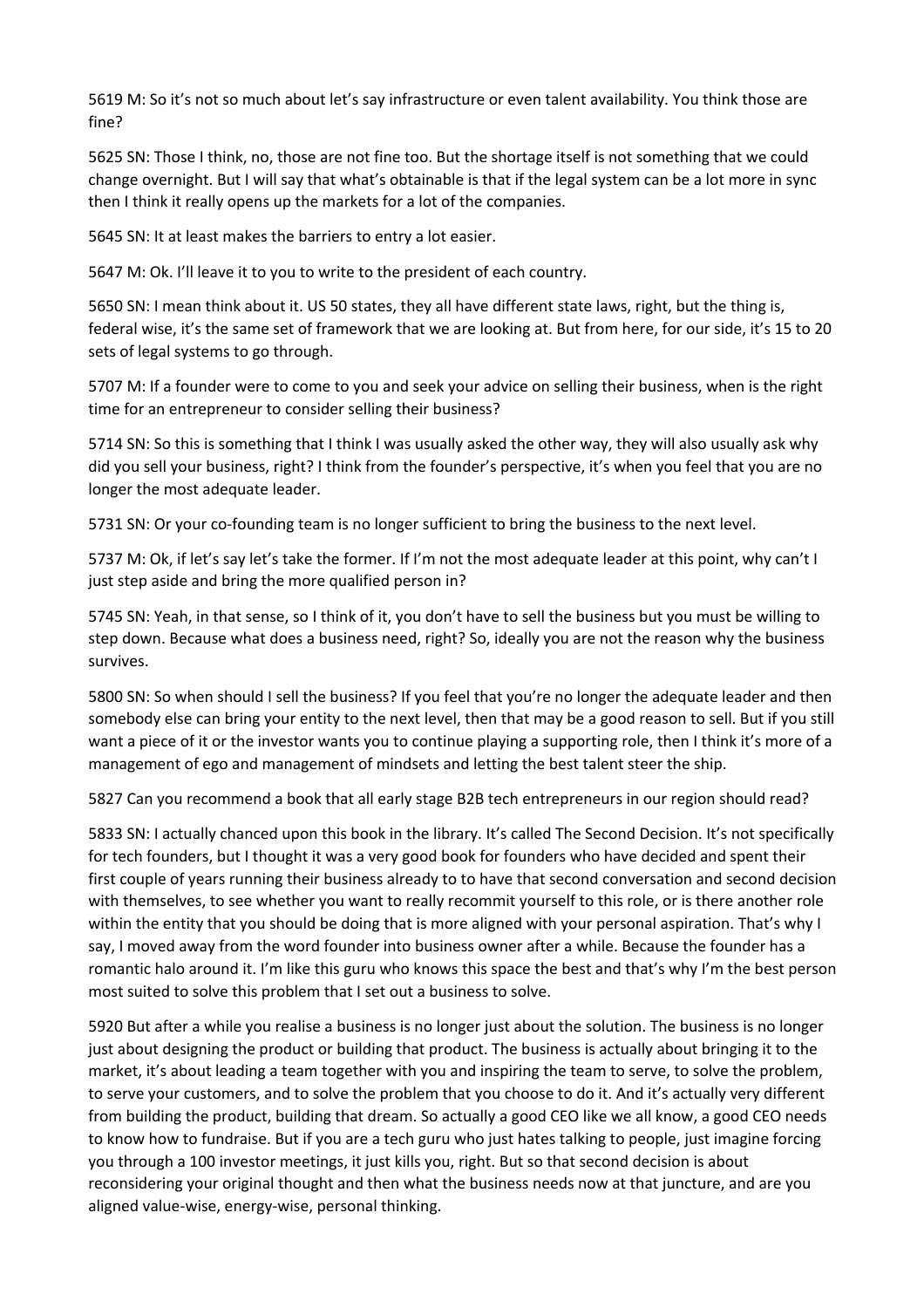010014 Because end of the day, I mean, I believe that career/entrepreneurship, career is like maybe 60% of your life, entrepreneurship is like 90% of your life but you still have 10% of your life that you need to look after and there are different personal stakeholders, personal shareholders in your life that you need to look after. So if your vehicle, which means it's you, cannot be aligned with your business vehicle, then that is a time that you need to reevaluate but you still need to be responsible.

010042 M: This actually sounds a bit like renewing your vows.

010044 SN: Yeah, with yourself. Yes.

010046 M: With yourself.

010048 M: I imagine you might be a supporter of one or maybe even more charities. Is there any one particular charity that you would like to name, and an amount to commit to donating to them on top of your regular donations? And whatever the amount is or the charities, I will donate an equal amount to them or to the World Food Programme.

010106 SN: So Der Shing and I, we actually set aside 2% every year to donate but we don't have a fixed charity. So there was one year we actually gave all to the Charitas, the Catholic Church, because they were building the new building, then there were some years was towards the Children's Society and there was one year towards a disabled, the one that Teik Guan works with. The APSN, yeah, so it is different. We don't have a fixed charity that we support.

010134 M: Ok. Is there an amount that you would like to donate to them beyond what you already set out, which I can match?

010141 SN: So usually we put in between 30 to 50k, so a top up maybe can top up 10 to 20%.

010146 M: Ok, got it. That's helpful.

010150 SN: On a personal level, I actually tried out social work, I tried out another startup, I tried out pure advisory. At the start, it sounded very glamorous. You have this portfolio life, you have a, you dabble in everything. But after a while I just realised there was no focus and I didn't like the feeling of being a bystander in all aspects of my life and during that period of time, I realised I really enjoy talking to founders. One big problem that we noticed the founders addressed is always about you know, how to manage investors, how to find the good investors. And that was the time we realised that we can be a good bridge here, because by then we have shifted from one side of the table to the other table. So while we understand what the founders are thinking, we started to understand how the investors are thinking as well. So that's how we started by sharing, we actually started teaching angel investing via Dr Wealth which is one of our startups. And it just kind of like one thing led to the other then it started having 200 people coming together and then they say why don't you provide us deal flow. And that's how we got started. And I do want to improve the mindset of the angel investors because...I was just sharing with one potential investor this morning that I will say, maybe 5, 10 years back, a lot of our Asian mindset was really I provide the capital, I'm the boss.

010305 SN: Unfortunately that mindset doesn't work nowadays. I mean in the past, you are both the asset owner and you are the capital owner and you run the show. But nowadays you want to leverage on the young people and the knowledge gap, and the efficiencies are very different. But the towkay mindset took a bit longer to go away. So because of that, there was a lot of pain for some of the early founders that we were supporting and we thought we can be a good translator, good bridge in that sense, and that's why in our angel investing workshop, we actually talk a lot about risk management plus being a cheerleader for the founders and how can you be a good cheerleader,.